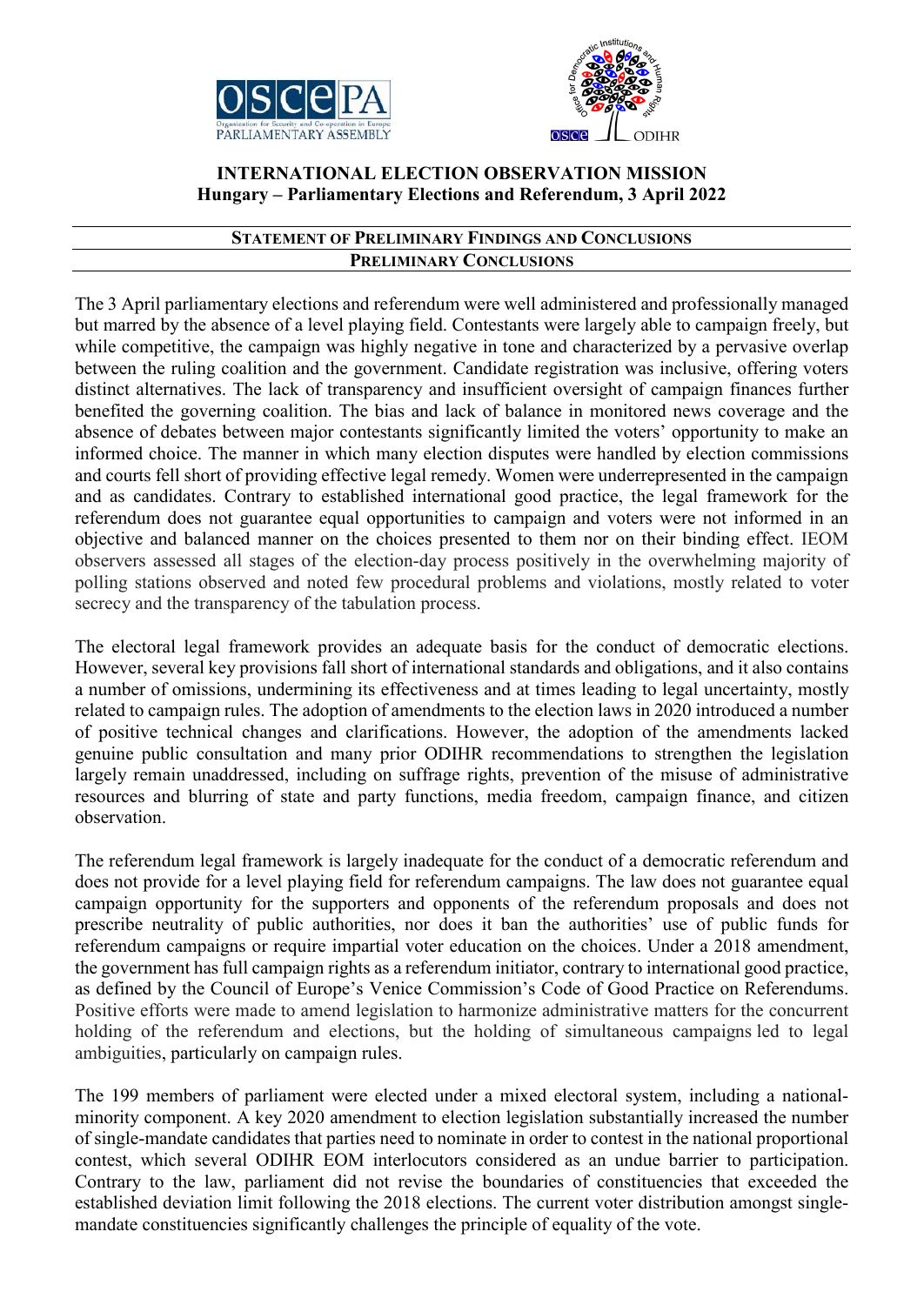A referendum is deemed valid if more than 50 per cent of all registered voters cast valid ballots. The current referendum was proposed by the government and after judicial review included four questions related to the 2021 'child protection' law. While by law all referendum results are binding, the application of the binding effect of the current referendum is unclear, at odds with international good practice, as the law, which is the legislative basis of the issues put to the referendum, is already in force.

Overall, the election administration managed the technical preparations professionally and efficiently and met all legal deadlines. NEC sessions were open to the public, the agenda was announced shortly before each session, with decisions published in a timely manner. The election administration did not enjoy the full confidence of electoral contestants, particularly at the higher level, due to concerns over the dominance of the ruling majority appointees in its bodies. Furthermore, most sessions of election commissions lacked genuine deliberations, and were limited to voting on pre-drafted decisions, especially before the party-delegated members joined, diminishing the transparency of the decisionmaking.

Some 8.22 million voters are included in the voter register, which is maintained by the National Election Office (NEO). Political parties and civil society organizations that the ODIHR EOM met with expressed overall confidence in the accuracy of the voter register. However, the November 2021 amendment, which eased requirements for civil registration, weakened safeguards against manipulation of voter registration, and concerns persisted about the accuracy of the registry for postal voting as the data is only updated once in 10 years The NEO's efforts to publish detailed voter registration figures on a weekly basis increased transparency of the register. The differing modalities for out-of-country voting, depending on whether voters retain a domicile in Hungary or not, challenged the principle of equal suffrage. Restrictions on electoral rights on the basis of intellectual disability and distinction based on marital status are at odds with international standards.

In an inclusive process, the NEC registered 55 nominating organizations, including 12 minority selfgovernments, from which six national proportional lists with a total of 1,035 candidates were registered. Constituency Election Commissions registered more than 660 candidates for elections in the 106 singlemandate constituencies. Less than 20 per cent of all candidates were women. The process of support signature collection by single-mandate constituency candidates was marred by numerous instances of fraudulent signatures and personal data misuse by some contestants. The election administration made insufficient efforts to address these violations and there was a lack of timely handling of such cases by law enforcement.

Fundamental freedoms of association and assembly in the campaign were respected, and election participants were largely able to campaign freely. However, the campaign was marked by an absence of a level playing field, characterized by a pervasive overlap between the ruling coalition's campaign messages and the government's information campaigns, giving an advantage to the ruling coalition and blurring the line between state and party. Furthermore, due to a concentration of ownership of commercial billboards, there was a significant disparity in the allocation of billboard space for campaign posters, favoring the ruling coalition. In a highly negative campaign, the war caused by the Russian Federation's invasion of Ukraine featured prominently with the ruling and opposition parties criticizing one another's stance and launching personal attacks. The referendum campaign is largely unregulated and referendum issues featured in the campaign only to a limited extent.

The campaign finance legislation remained largely unchanged since the last parliamentary elections, and recent amendments did not address longstanding ODIHR and the Council of Europe's Group of States against Corruption (GRECO) recommendations. The lack of requirements for the disclosure of donations resulted in an opacity of campaign funding. Extensive spending through third parties, which largely favored the ruling party, remains unregulated despite prior ODIHR recommendations, and rendered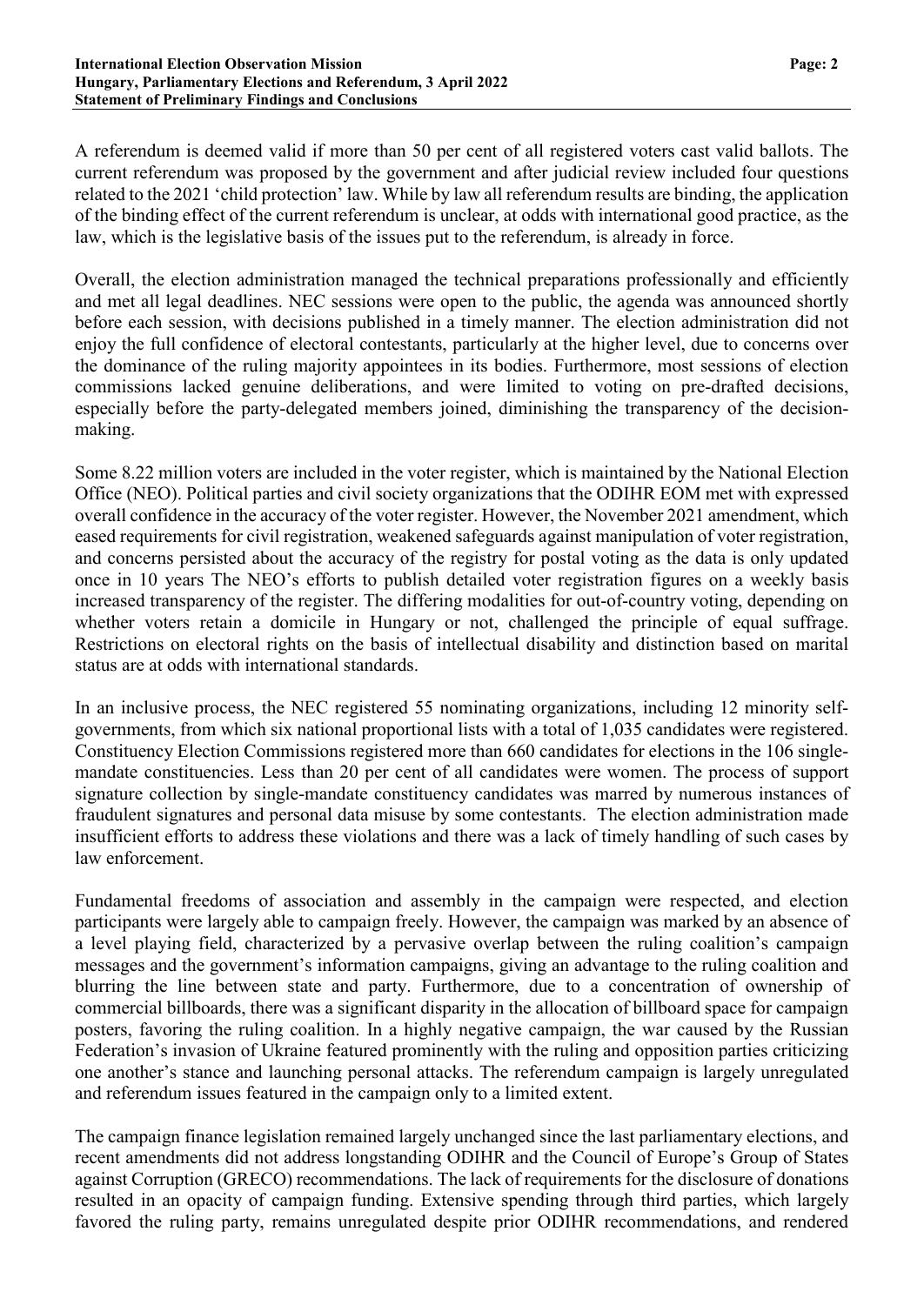#### **International Election Observation Mission Page: 3 Hungary, Parliamentary Elections and Referendum, 3 April 2022 Statement of Preliminary Findings and Conclusions**

spending limits ineffectual. While the State Audit Office is mandated with campaign finance oversight, it does not interpret this to extend to ascertaining actual campaign spending. No direct public funding is provided for referendum campaigns and there is no referendum spending limit. Overall, the legislative shortcomings and limited enforcement of the regulatory framework negatively affected transparency and accountability of campaign finances.

Out of 13 national minority self-governments, 12 submitted candidate lists, with the exception of the Roma minority. Several interlocutors, including Roma representatives, raised concerns with the ODIHR EOM about potential election violations in relation to the Roma community, including vote-buying and possible pressure by mayors connected to employment programs. The ODIHR EOM observed isolated instances of anti-Roma rhetoric.

The media are divided along political lines and operate in an increasingly concentrated market. The extensive government advertising campaigns and biased news coverage in the public and many private media provided a pervasive campaign platform for the ruling party. The campaign opportunities in the media for other parties were significantly limited by the constitutional prohibition on paid political advertisement and scarce allocation of the free airtime by only a few media. The absence of debates among the major electoral competitors, along with the independent media's limited access to public information and activities of national and local government officials, significantly limited voters' opportunity to make an informed choice.

The legal framework provides opportunity to seek legal remedy for election disputes on an expedited basis, however, a recent amendment that restricts the legal standing to appeal decisions of election commissions unduly limits the right to seek effective legal remedy. The NEC deliberated on complaints and appeals in public sessions within established deadlines and promptly published its decisions, contributing to transparency of the process. Almost half of complaints and appeals were denied consideration by the NEC on technical grounds, and some dismissals of complaints on merit lacked necessary examination. A key Constitutional Court decision from 11 March, effectively authorized the government to engage in election campaigning. Some election disputes were adequately resolved, but the handling of many cases by the adjudicating bodies fell short of providing effective legal remedy, contrary to OSCE commitments.

There is no legal provision for participation of non-partisan observation of the election process, contrary to OSCE commitments and repeated ODIHR recommendations. Party observers could observe the tabulation process at constituency and national level and the counting of postal votes. A civil-society initiative recruited more than 27,000 volunteers to act as party-delegated members to all PSCs across the country. Legislation provides for international election observation at all stages of the process, and the accreditation process for international observers was efficient.

Election day was peaceful and the NEO announced a voter turnout of 69.5 per cent. IEOM observers assessed all stages of the election day process positively in the overwhelming majority of polling stations observed. Voting procedures were largely respected, but secrecy was often compromised, many polling station were overcrowded, and group voting was frequently observed. IEOM observers reported only isolated cases of other violations. Counting procedures were largely followed, and IEOM observers reported relatively few procedural errors and omissions. The tabulation procedures at LEOs were generally followed but in some cases, transparency was lacking. IEOM observers noted some issues with the data entry and reconciliation of election results.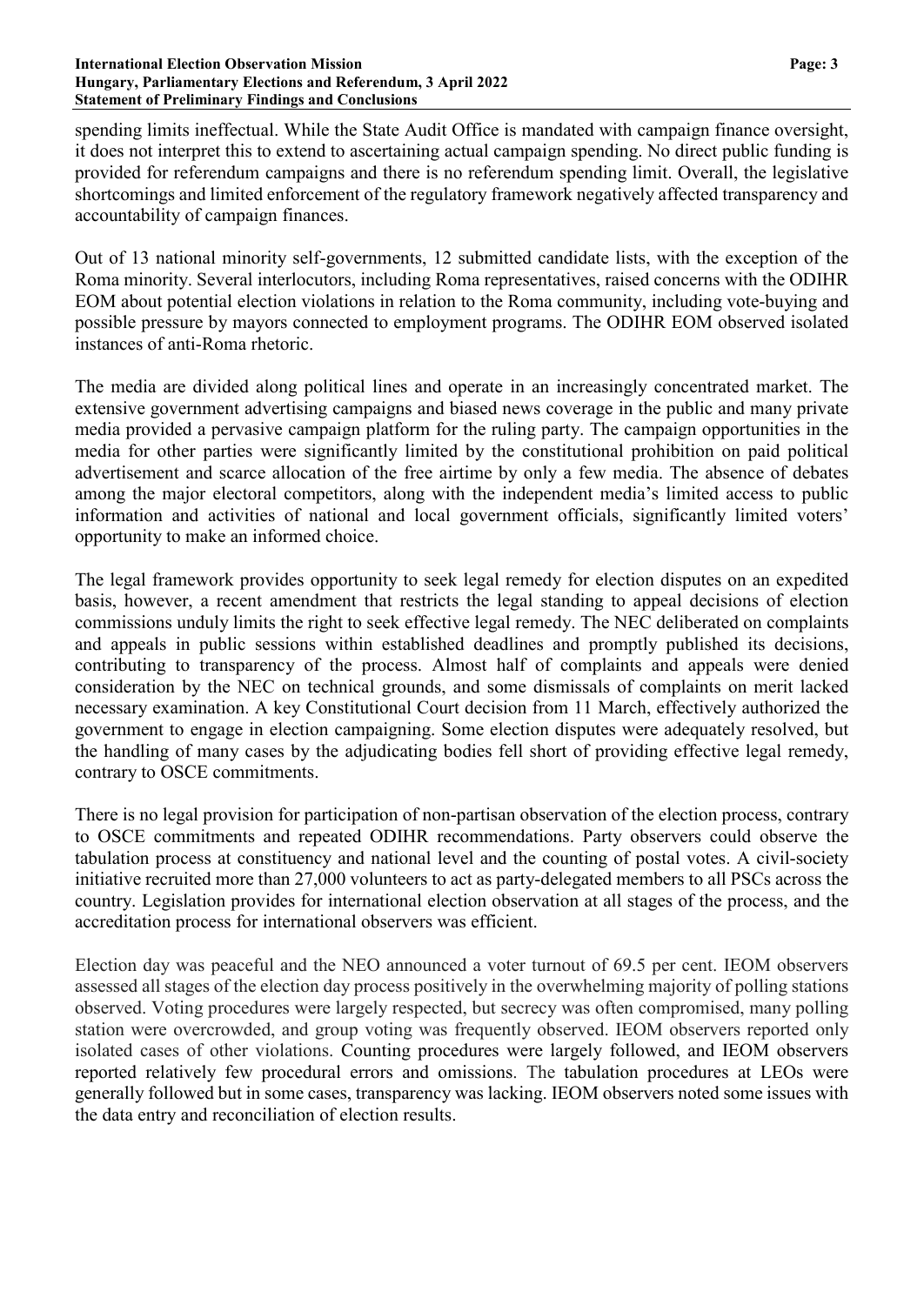### **PRELIMINARY FINDINGS**

### **Background and Political Context**

Hungary is a parliamentary republic, with legislative powers vested in a unicameral parliament. The government, led by the prime minister, exercises broad executive powers. On 11 January 2022, President János Áder called parliamentary elections for 3 April. The same day, he set the date for a referendum on matters addressed by the so-called 'child protection' law to be held concurrently with the parliamentary elections.[1](#page-3-0) On 10 March 2022, in anticipation of the end of Mr. Áder's second five-year term in May 2022, parliament elected Katalin Novák, nominated by *Fidesz*, as the next president, the first female president of Hungary.

Since coming to power in 2010, *Fidesz* – Hungarian Civic Alliance, with its coalition partner, the Christian Democratic People's Party (KDNP), has held a two-thirds parliamentary majority for most of the period.<sup>[2](#page-3-1)</sup> The ruling majority has initiated significant legislative changes, including some that led to infringement procedures against Hungary by the European Commission (EC).<sup>[3](#page-3-2)</sup> After the adoption of the June 2021 'child protection' law, the EC initiated a legal action against Hungary for violations of the fundamental rights of LGBTI people, following which Prime Minister Viktor Orbán announced his intention to call a referendum.<sup>4</sup>

For these elections, six opposition parties, the United for Hungary bloc, agreed to back a joint prime ministerial candidate, the independent Péter Márki-Zay. They also agreed to support a single candidate in each of the 106 single-mandate constituencies, and to put forward a joint list for the proportional component.

### **Legal Framework**

The electoral legal framework forms an adequate basis for the conduct of democratic elections, however, it contains a number of omissions and key provisions that fall short of international standards and obligations, undermining its effectiveness.<sup>[5](#page-3-3)</sup> The legal framework underwent a series of amendments following the last parliamentary elections; the most recent substantive changes were adopted in 2020, in one package of amendments to seven laws. These were mostly related to a range of electionadministration matters, and also included a key change to political parties' eligibility to fully contest the

<span id="page-3-0"></span><sup>&</sup>lt;sup>1</sup> The Law on Stricter Measures against Pedophile Offenders and Amending Certain Laws to Protect Children was adopted on 15 June 2021. The Council of Europe's European Commission for Democracy through Law (Venice Commission) [Opinion](https://www.venice.coe.int/webforms/documents/default.aspx?pdffile=CDL-AD(2021)050-e) from 13 December 2021 found the law incompatible with international human rights norms.

<span id="page-3-1"></span><sup>2</sup> In the 2018 parliamentary elections, the *Fidesz*–KDNP coalition won 133 out of 199 seats; *Jobbik* won 26; the Hungarian Socialist Party (MSZP) in coalition with Dialogue won 20; the Democratic Coalition (DK) won 9; Politics Can be Different (LMP; the party was renamed to LMP – Hungary's Green Party in 2020) won 8 seats, the Together party won one seat, and there was one independent. The National Self-government of Germans in Hungary won one seat from the minority list component.

<span id="page-3-2"></span><sup>&</sup>lt;sup>3</sup> In June 2020, the European Court of Justice (ECJ) ruled that a 2017 law restricting foreign funding of civil-society organizations did not comply with EU law. In April 2021, parliament revoked the law. In November 2021, the ECJ found the so-called 'stop Soros law', which criminalizes participating in organized assistance to illegal immigrants, to be in violation of EU law.

<sup>&</sup>lt;sup>4</sup> The EC initiated [infringement](https://ec.europa.eu/commission/presscorner/detail/en/ip_21_3668) procedures on 15 July 2021. Mr. Orbán [stated](https://hungarytoday.hu/orban-child-protection-infringement-procedure/) that "we need the referendum because Brussels attacked Hungary and we need the support of every Hungarian person so that we can win this battle."

<span id="page-3-3"></span><sup>&</sup>lt;sup>5</sup> The legal framework consists primarily of the 2011 Fundamental Law (Constitution), the 2011 Act on the Elections of Members of Parliament, the 2013 Act on Election Procedures, and the 2013 Act on the Transparency of Campaign Costs. Legislation is supplemented by decrees issued by the Minister of Justice and non-binding guidelines to election commissions issued by the National Election Commission.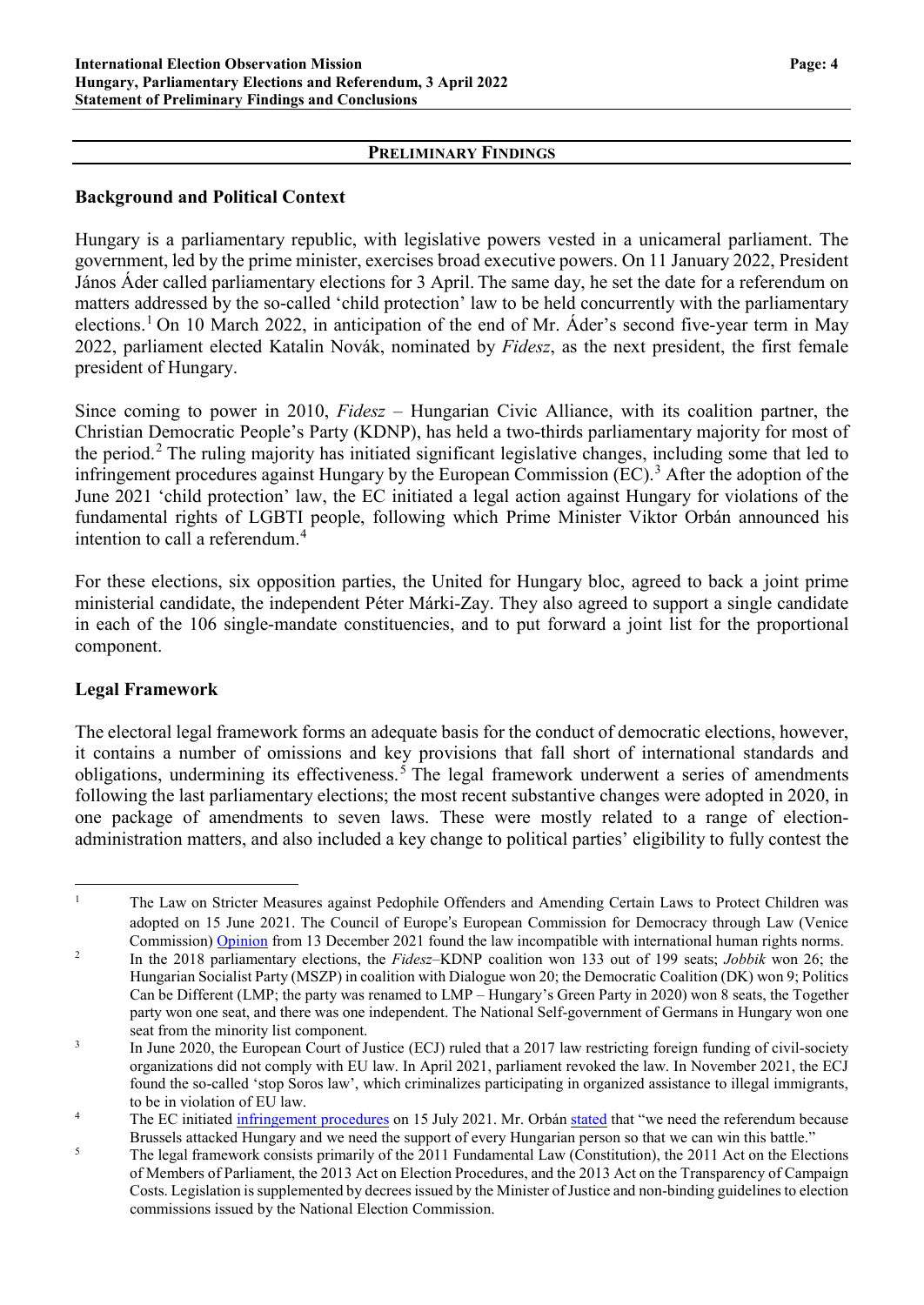#### **International Election Observation Mission Page: 5 Hungary, Parliamentary Elections and Referendum, 3 April 2022 Statement of Preliminary Findings and Conclusions**

elections. [6](#page-4-0) The adoption of these latest substantive amendments lacked genuine consultation with relevant stakeholders, contrary to international commitments and good practice.<sup>[7](#page-4-1)</sup>

Recent amendments introduced a number of positive technical changes and clarifications, including on matters related to voter and candidate registration, campaigning, postal voting, determination of election results, and repeat elections. The amendments, however, did not address a number of previous ODIHR recommendations to bring the laws further in line with international standards and commitments, including those related to suffrage rights, the electoral-boundary delimitation mechanism, prevention of the misuse of administrative resources and blurring of state and party functions, media freedom, campaign finance, and citizen observation.<sup>[8](#page-4-2)</sup> Key gaps in the regulation of the campaign led to the election commissions and courts defining the rules during the adjudication of complaints. Legal certainty was further challenged as the decisions on complaints and appeals that shaped the regulation of these campaign matters were often overturned or annulled by higher adjudicative bodies.

The Constitution guarantees fundamental rights and freedoms. However, media freedom, the right to information, and freedom of association have been restricted in recent years and judicial independence has been weakened by recent legislative changes. Under the current declared state of danger, the government holds extraordinary powers to issue decrees that may restrict certain fundamental rights and freedoms<sup>[9](#page-4-3)</sup>

The legislative ban on holding concurrently a national referendum and elections was lifted in November 2021. As these two events were being held concurrently for the first time, this resulted in some complexity and ambiguities on the rules applicable for the overlapping campaigns.<sup>[10](#page-4-4)</sup> Positively, some amendments on administrative matters were introduced to the legislative frameworks aiming at harmonizing the potential concurrent administration of such events, still the lack of regulation of the referendum campaign and its intersection with the election campaign adversely impacted the process.

The referendum legal framework is largely inadequate for the conduct of a democratic referendum and does not provide for a level playing field for referendum campaigns.<sup>[11](#page-4-5)</sup> Under a 2018 amendment, the

<span id="page-4-0"></span><sup>&</sup>lt;sup>6</sup> The amendments were assessed in a *Joint [Opinion](https://www.osce.org/files/f/documents/a/5/502029.pdf)* of ODIHR and the Council of Europe's Commission for

<span id="page-4-1"></span>Democracy through Law (Venice Commission); the recommendations on revisions remain unaddressed.<br>Paragraph 5.8 of the <u>1990 OSCE Copenhagen Document</u> states that the legislation should be adopted at the end of a public procedure. As required by law, the draft amendments were published with invitation for comments. However, the Ministry of Justice informed the ODIHR EOM that they considered the views of the civil society sector to be aligned with the political opposition and therefore deemed the consultation with these organizations unnecessary. This lack of broader consultation and the fact that amendments were adopted one month after submission drew criticism from the opposition and civil society, who alleged that certain provisions were politically motivated.

<span id="page-4-2"></span><sup>&</sup>lt;sup>8</sup> In paragraph 26 of the 1999 OSCE Istanbul [Document,](https://www.osce.org/files/f/documents/6/5/39569.pdf) all OSCE participating States committed themselves to follow-up on ODIHR's election assessments and recommendations. The authorities informed the ODIHR EOM that those recommendations deemed not to be in line with Hungarian democratic and legal traditions would not be addressed. For example, the prior ODIHR recommendation to fully repeal restrictions on the voting rights of persons with intellectual disabilities, in line with international standards, is considered by the authorities not to be in line with Hungarian legal tradition.

<span id="page-4-3"></span>The current state of danger related to the COVID-19 pandemic is set to expire on 1 June 2022. These decrees can remain in effect after 15 days with the approval of parliament. While most pandemic-related restrictions had been lifted prior to the election, including on freedom of assembly, Decree 521 from 25 November 2020, which extended the deadline for the government to respond to access-to-information requests from up to 30 days to up to 90 days, remains in force.

<span id="page-4-4"></span><sup>&</sup>lt;sup>10</sup> In addition, on 1 January 2022, a complete ban on holding national referendums introduced by the government under a pandemic-related emergency decree was lifted while the ban on local referendums remains in force. The amendment was initially proposed by an opposition MP Tímea Szabó, from Dialogue for Hungary, and 183 MPs supported its adoption.

<span id="page-4-5"></span><sup>&</sup>lt;sup>11</sup> Referendums are regulated by the Constitution and the 2013 Act on Initiating Referendums, the European Citizen's Initiative and Referendum Procedure (Referendum Act).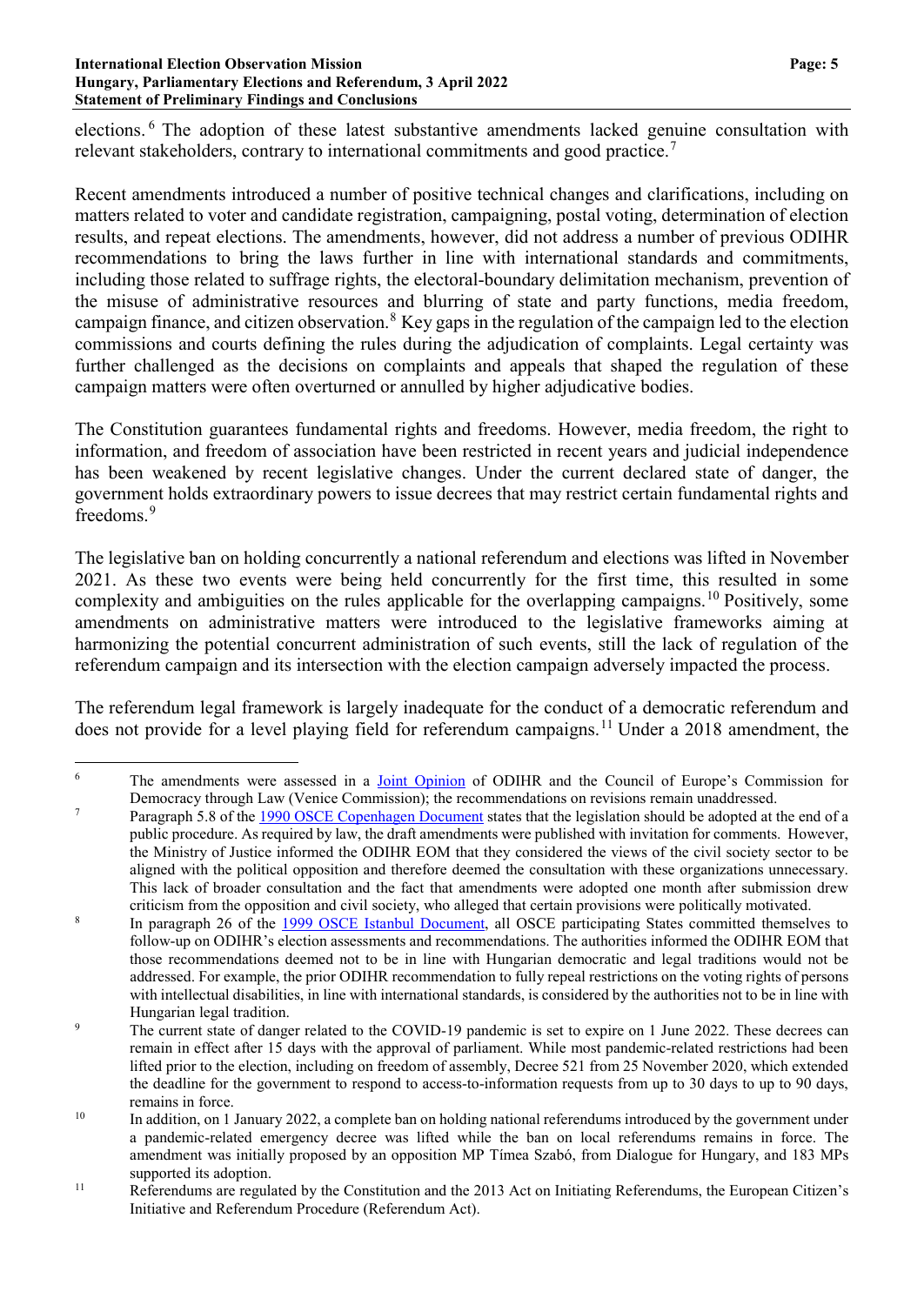government has full campaign rights as a referendum initiator. The Referendum Act does not prescribe the neutrality of public authorities, nor ban their use of public funds for referendum campaigns. Moreover, it guarantees equal opportunity to campaign in the broadcast media for parliamentary parties and the government, when it is the initiator of a referendum, rather than equal opportunity for the supporters and opponents of the referendum proposals. These aspects are at odds with international good practice.[12](#page-5-0) The law also does not have a clear definition of political advertisement for referendums. Moreover, neither the government nor the election bodies are legally bound to provide voters with objective and balanced information on the issues put to the referendum or the positions of the proponents and opponents on the issues, challenging voters' ability to make an informed choice.<sup>[13](#page-5-1)</sup>

# **Electoral and Referendum Systems**

The 199 members of parliament are elected under a mixed system: 106 in single-mandate constituencies by first-past-the-post voting, and 93 are elected from closed candidate lists in a nationwide proportional contest through a partially compensatory system, with varying thresholds.[14](#page-5-2) National minority lists need one fourth of the electoral quota for one member to be elected.[15](#page-5-3) If the quota is not reached, the national minority is entitled to a non-voting parliamentary spokesperson.

The 2020 amendments introduced stricter criteria for parties to run in the national proportional contest, requiring the simultaneous nomination of at least 71 single-mandate candidates in a minimum of 14 of the 19 counties and in Budapest, an increase from 27 candidates and 9 counties and Budapest.<sup>[16](#page-5-4)</sup> While parties and other stakeholders generally agree that such a measure may alleviate a prevalent problem of 'fake' parties running only to misuse public campaign funds, some informed the ODIHR EOM that they consider the increase to be an undue barrier to participation.<sup>[17](#page-5-5)</sup>

The delineation of single-mandate constituencies has not changed since 2014. There is a significantly unequal distribution of registered voters amongst the constituencies, with up to 33 per cent deviation, at odds with the principle of equal suffrage, and in some instances contradicts domestic

<span id="page-5-0"></span><sup>&</sup>lt;sup>12</sup> Guidelines I.2.2 and I.3.1 of the Venice [Commission's](https://www.venice.coe.int/webforms/documents/default.aspx?pdffile=CDL-AD(2007)008rev-cor-e) Code of Good Practice on Referendums state: "Equality of opportunity must be guaranteed for the supporters and opponents of the proposal being voted on notably as concerns the coverage by the media, in particular news broadcasts, as well as public subsidies and other forms of backing…Administrative authorities must observe their duty of neutrality, [to ensure] equality of opportunity [and as] one of the means of ensuring that voters can form an opinion freely…Contrary to the case of elections, it is not necessary to prohibit completely intervention by the authorities in support of or against the proposal... However, the public authorities must not influence the outcome of the vote by excessive, one-sided campaigning and must not abuse their position…[T]he use of public funds by the authorities for campaigning purposes must be prohibited."

<span id="page-5-1"></span><sup>&</sup>lt;sup>13</sup> Guideline I.3.1 of the Venice [Commission's](https://www.venice.coe.int/webforms/documents/default.aspx?pdffile=CDL-AD(2007)008rev-cor-e) Code of Good Practice on Referendums states, in part: "The authorities must provide objective information…This implies that the text submitted to a referendum and an explanatory report or balanced campaign material from the proposal's supporters and opponents should be made [directly] available to electors sufficiently in advance…in order to enable voters to arrive at an informed opinion…The information must be available....in the official languages of national minorities."

<span id="page-5-2"></span><sup>&</sup>lt;sup>14</sup> The following thresholds apply: 5 per cent for parties standing individually, 10 per cent for two-party coalitions, and 15 per cent for coalitions of three or more parties. Under international good practice, these thresholds for coalitions can be viewed as especially high, even for coalitions. See the European Court of Human Rights (ECtHR) case in *Yumak and Sadak v. [Turkey](https://hudoc.echr.coe.int/eng#%7B%2522itemid%2522:%5B%2522001-87363%2522%5D%7D)*, where the Court stated that a 10 per cent threshold, although not a violation of the European Convention on Human Rights, seemed excessive and recommended to lower it.

<span id="page-5-4"></span><span id="page-5-3"></span><sup>&</sup>lt;sup>15</sup> The quota is determined by dividing the total number of national list votes by 93.

The proposal of the Ministry of Justice was to increase the number of candidates to 50, which was further increased to 71 based on a proposal of an independent member of parliament.

<span id="page-5-5"></span><sup>&</sup>lt;sup>17</sup> ODIHR and the Venice Commission in their **Joint [Opinion](https://www.osce.org/files/f/documents/a/5/502029.pdf)** recommended to significantly reduce the amended numbers given that the stricter requirement "might aggravate the level of political polarization in the political arena and ultimately in the society" and noted that other means to minimize 'fake' parties could be used.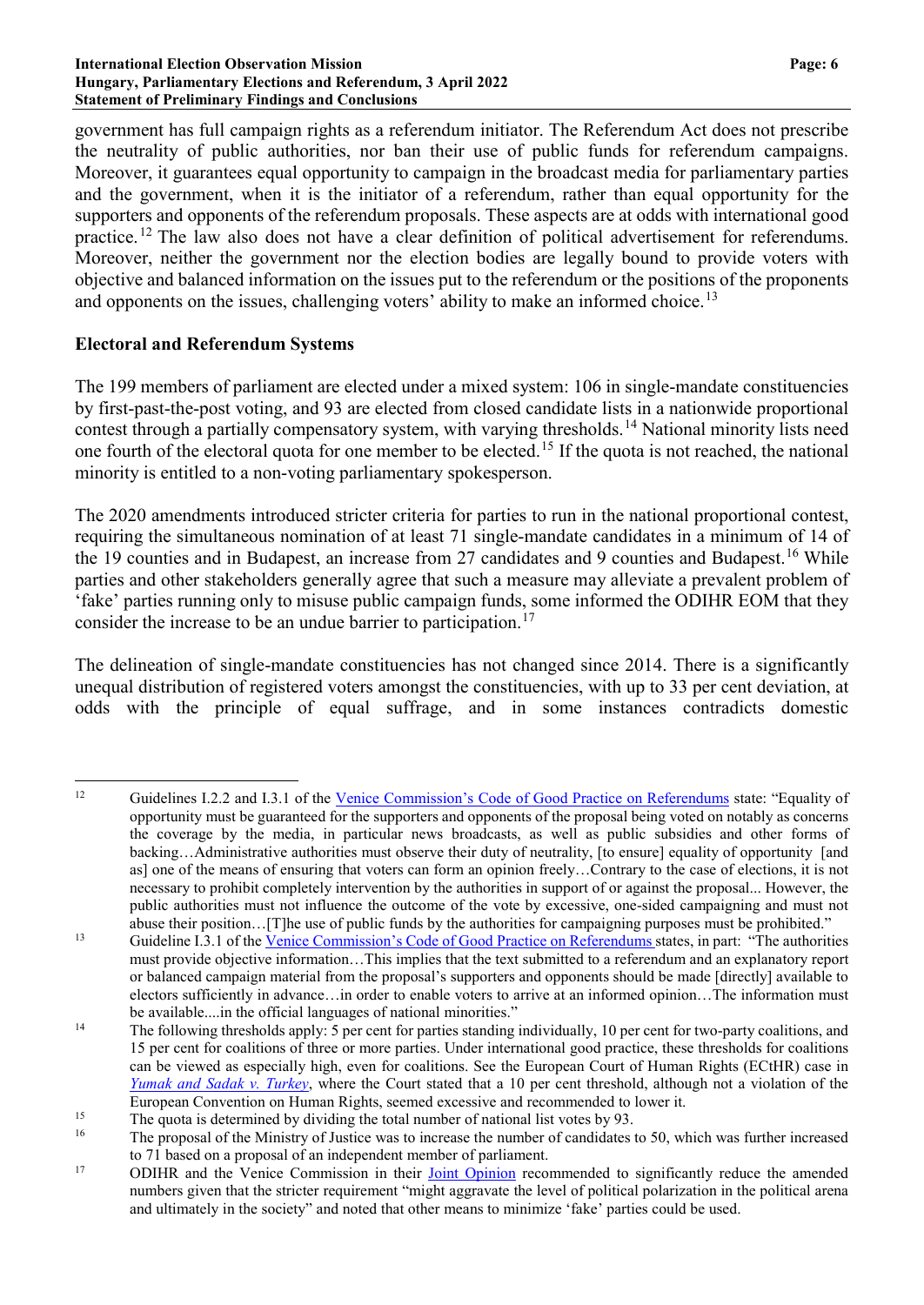law. <sup>[18](#page-6-0)</sup> Further, revision of boundaries that have more than a 20 per cent deviation based on voter distribution in the most recent parliamentary elections, did not take place following the 2018 elections as required by law.[19](#page-6-1)

National referendums can be initiated by 200,000 voters or ordered at the discretion of the parliament when initiated by the president, the government, or at least 100,000 voters.<sup>[20](#page-6-2)</sup> This referendum was initiated by the government which proposed five questions. The National Election Commission (NEC) which determines compliance of the referendum questions with substantive and procedural legal criteria, approved five questions but the Supreme Court overruled the decision on one of the questions.<sup>[21](#page-6-3)</sup> Multiple questions submitted by the same initiator appear on the same ballot with each question offering a 'yes' or 'no' option. A referendum is deemed valid if more than 50 per cent of all registered voters cast valid ballots. While by law all referendum results are binding, the legal effect of the current referendum is unclear, as the legislative basis of the issues put to the referendum, the 2021 'child protection' law, is already in force, at odds with international good practice.<sup>[22](#page-6-4)</sup>

## **Election Administration**

The parliamentary elections and referendum were managed by a parallel four-tiered administration comprised of the NEC, 20 Regional Election Commissions (RECs), 106 Constituency Election Commissions (CoECs), and 10,243 Polling Station Commissions (PSCs). In addition, the NEO, 20 Regional Election Offices (REOs), 97 Constituency Election Offices (CoEOs), and 1,264 Local Election Offices (LEOs) are responsible for administering elections, and providing assistance to the respective commissions in the decision-making process.[23](#page-6-5) ODIHR EOM observers found that the parallel operation of offices and commissions, without clearly separated functions, diminished the intended functional oversight over the election offices.

<span id="page-6-0"></span><sup>&</sup>lt;sup>18</sup> Twenty-five of the 106 single-mandate constituencies have more than a 10 per cent deviation, including 18 with more than a 15 per cent deviation, the largest being 33 per cent. See paragraph 7.3 of the 1990 OSCE [Copenhagen](https://www.osce.org/files/f/documents/9/c/14304.pdf) [Document,](https://www.osce.org/files/f/documents/9/c/14304.pdf) which states that the participating States will "guarantee universal and equal suffrage to adult citizens". Guideline I.2.2 of the Code of Good [Practice](https://www.venice.coe.int/webforms/documents/default.aspx?pdffile=CDL-AD(2002)023rev2-cor-e) stated that "the permissible departure from the norm should not be more than 10 per cent and should certainly not exceed 15 percent, except in special circumstances."

<span id="page-6-1"></span><sup>&</sup>lt;sup>19</sup> The two constituencies are No. 02 and 05 in Pest county. The boundaries of the single-mandate constituencies are entrenched in cardinal law that can only be changed with two-thirds parliamentary support, contrary to international good practice. In August 2020, the NEO submitted to the Ministry of Justice proposed revised boundaries of several constituencies to ensure that the voter distribution was within the legislated limit; the proposal was never tabled in parliament. In December 2020, a parliamentary opposition member tabled the same boundary revision proposal which in turn was voted down.

<span id="page-6-2"></span><sup>&</sup>lt;sup>20</sup> Referendums may only be held on matters within parliament's purview, with exceptions including issues that impact international treaty obligations.

<span id="page-6-3"></span><sup>&</sup>lt;sup>21</sup> Multiple petitions in the Supreme and Constitutional Courts challenged the substantive and procedural validity of the five referendum questions. One of the questions that was overturned by the Supreme Court was subsequently confirmed by the Constitutional Court; however, in the meantime the parliament had already called the referendum for the four questions. On re-examination, the Supreme Court on 23 March again rejected the fifth question.

<span id="page-6-4"></span><sup>&</sup>lt;sup>22</sup> The Guideline I.3.1.c. of Code of Good [Practice](https://www.venice.coe.int/webforms/documents/default.aspx?pdffile=CDL-AD(2002)023rev2-cor-e) states that "The question put to the vote must be clear; it must not be misleading; it must not suggest an answer; electors must be informed of the effects of the referendum; voters must be able to answer the questions asked solely by yes, nor or a blank vote".

<span id="page-6-5"></span><sup>&</sup>lt;sup>23</sup> Election offices operate in a hierarchical structure headed by the NEO president, who is appointed for a nine-year term by the president of Hungary upon nomination by the prime minister. Lower-level offices are headed by municipal clerks and act as secretariats for the commissions. In some cases, CoEOs and LEOs are headed by the same official.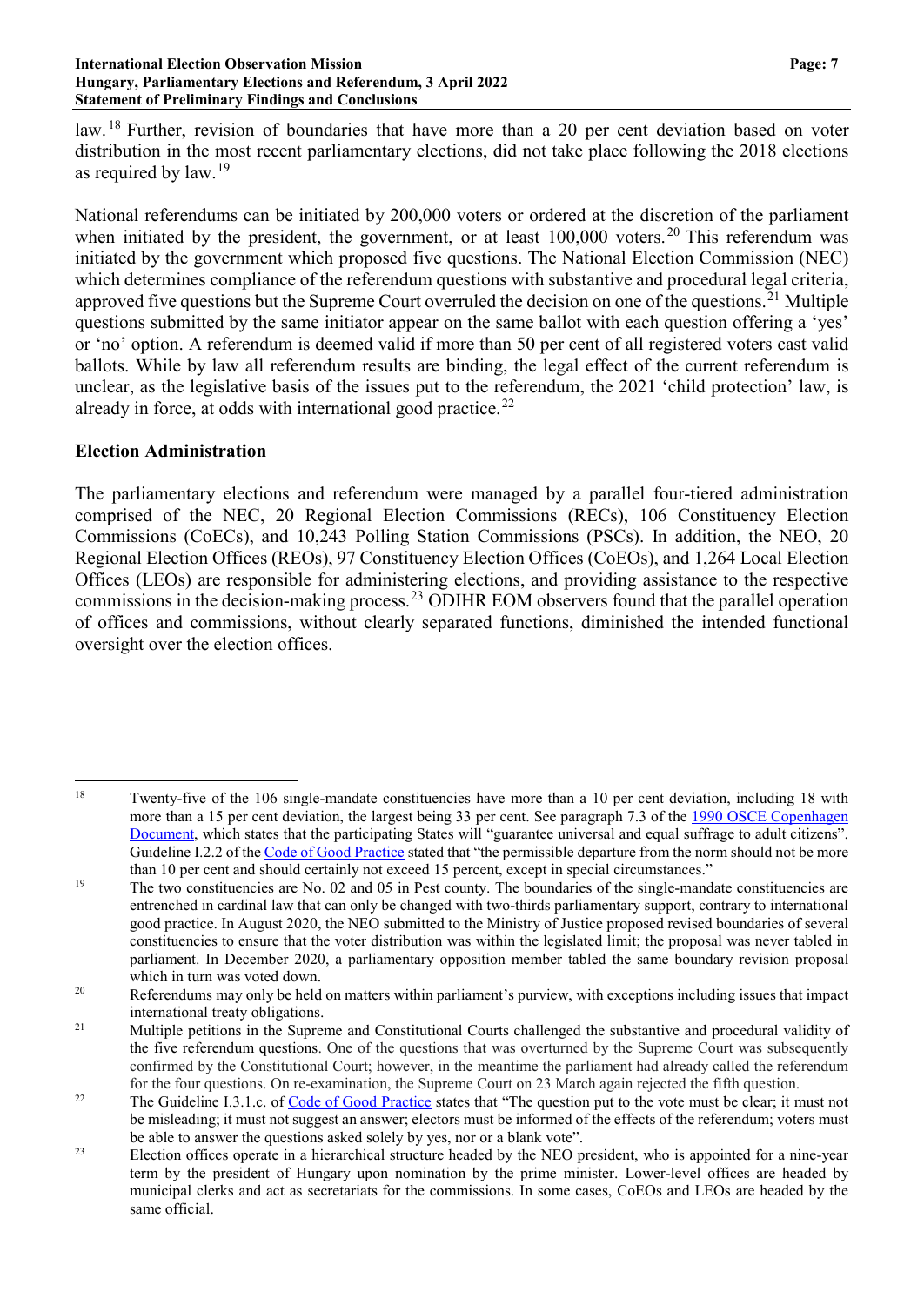#### **International Election Observation Mission Page: 8 Hungary, Parliamentary Elections and Referendum, 3 April 2022 Statement of Preliminary Findings and Conclusions**

The NEC is a permanent independent body composed of a president and six elected members.<sup>[24](#page-7-0)</sup> After registration, entities that fielded national lists could delegate members to the NEC.<sup>[25](#page-7-1)</sup> Of the 18 current NEC members, four, including the vice-president are women. During the 50 days between the calling of the elections and the nomination of the NEC party-delegated members, a number of decisions on the registration of party lists, as well as the adjudication of complaints and appeals took place without partydelegated members, detracting from the pluralism of the NEC's decision-making.

RECs, CoECs and PSCs consist of three members elected by the corresponding county or local government, based on proposals from respective election offices.<sup>[26](#page-7-2)</sup> Recent amendments have broadened LEOs' discretion in nominating additional PSC members where PSCs have less than five members due to insufficient nominations from contestants. Recruitment of PSC members was conducted by public calls that did not contain detailed requirements and did not follow a consistent approach, diminishing the transparency of the selection process. LEOs provided training for PSC registrars, who assist PSCs on election day and are responsible for filling out the results protocols, and organized sessions for the elected and delegated members, based on training materials produced by the NEO. The training sessions for PSC members attended by ODIHR EOM observers were assessed as well-organized and comprehensive. CoECs and RECs did not receive training, even on the RECs new role related to candidate registration appeals but could consult CoEOs and REOs if needed.<sup>[27](#page-7-3)</sup>

Overall, the election administration managed the technical preparations professionally and efficiently and met all legal deadlines. Sessions of election commissions were open to the public, the agenda announced shortly before each session, and NEC decisions were published in a timely manner. However, most sessions of election commissions, lacked genuine deliberations, and were limited to voting on predrafted decisions, especially before the delegated members joined. This along with strict time restrictions on members' interventions diminished the transparency and collegiality of the decision-making.<sup>[28](#page-7-4)</sup> While NEC sessions can be held using electronic channels, these are not broadcast or streamed online, and session minutes were published within some two weeks. Furthermore, the election administration did not enjoy the full confidence of electoral contestants, particularly at the higher-level, due to concerns over the dominance of the ruling majority appointees in its bodies.<sup>[29](#page-7-5)</sup>

Notable efforts were made by the election administration to strengthen the accessibility of the elections to persons with disabilities, in line with law.<sup>[30](#page-7-6)</sup> The NEO maintained an information website with voter information for the elections and referendum, as well as voter education materials and easy-to-read content tailored for users with various impairments. 1,648 persons requested to vote at a designated

<span id="page-7-0"></span><sup>&</sup>lt;sup>24</sup> Political parties with a parliamentary group can each elect one member with full voting rights. The mandate of these members ends when the next parliamentary elections are called.

<span id="page-7-1"></span><sup>&</sup>lt;sup>25</sup> Six political entities and five national minority lists delegated members, who started attending sessions on 4 March.<br><sup>26</sup> Political parties and independent condidates registered in the remeative constituency may goa

<span id="page-7-2"></span><sup>26</sup> Political parties and independent candidates registered in the respective constituency may each delegate up to two members per PSC.

<span id="page-7-3"></span><sup>&</sup>lt;sup>27</sup> The ODIHR EOM was informed by some CoEOs that CoECs members are experienced election lawyers and university professors and do not need training. The NEC chairperson, however, shared that CoECs did not adjudicate complaints in a uniform manner during the election period.

<span id="page-7-4"></span><sup>&</sup>lt;sup>28</sup> The NEC Rules of Procedure specify that commissioners may speak on two agenda items during the discussion of the agenda, with two interventions of two and one minute, respectively. This might be extended to five minutes. While this may contribute to the efficiency of meetings, it does not allow reasonable time for thorough deliberations.

<span id="page-7-5"></span><sup>&</sup>lt;sup>29</sup> Similarly, in a few localities, *Fidesz* raised concerns about the lower level election bodies where the opposition has the ruling majority. Code of Good [Practice](https://www.venice.coe.int/webforms/documents/default.aspx?pdffile=CDL-AD(2002)023rev2-cor-e) Guideline II.3.1 underlines "an impartial body must be in charge of applying electoral law".

<span id="page-7-6"></span><sup>&</sup>lt;sup>30</sup> The Convention of the Rights of Persons with Disabilities Committee's 2022 Concluding [Observations](https://tbinternet.ohchr.org/_layouts/15/treatybodyexternal/Download.aspx?symbolno=CRPD%2fC%2fHUN%2fCO%2f2-3&Lang=en) on Hungary raised a number of concerns related to the right to vote of persons with disabilities and issued four related recommendations including on suffrage rights, assisted voting, reasonable accommodation, and measures to promote the election and appointment of persons with disabilities.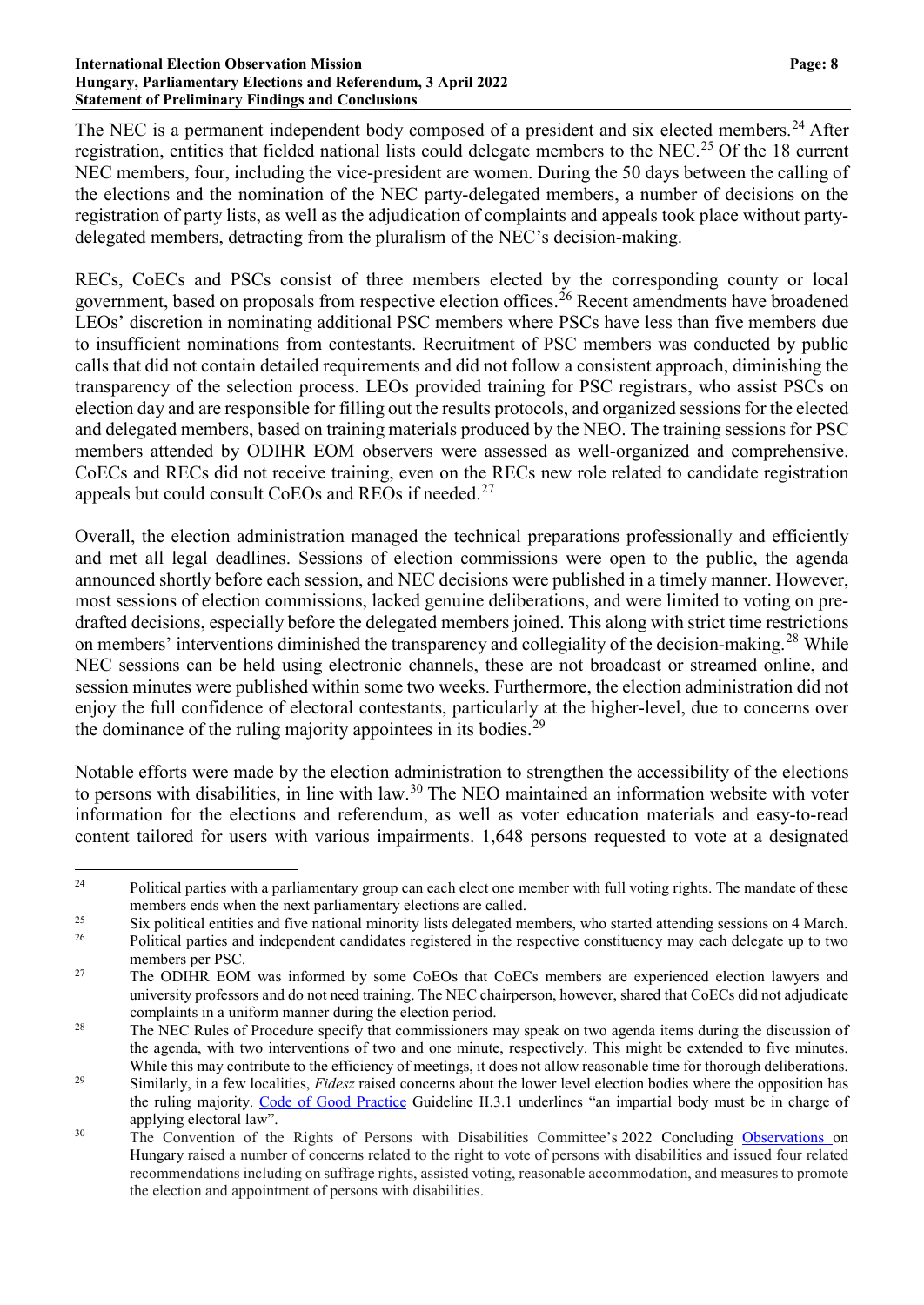accessible polling station, and 246 a voting template in Braille. In addition, over 80,000 voters requested to vote using the mobile ballot box. ODIHR EOM observers reported that voter education campaigns were mainly conducted by civil society organizations (CSOs).

# **Voter Registration**

All citizens who are at least 18 years old on election day, and married citizens over 16, have the right to vote, except for those disenfranchised by an individualized court decision due to mental incapacity or criminal conviction.[31](#page-8-0) Restrictions on electoral rights on the basis of intellectual disability and distinction based on marital status are at odds with international standards.<sup>[32](#page-8-1)</sup>

The voter register is maintained by the NEO.<sup>[33](#page-8-2)</sup> As of 2 April, 8,215,466 million citizens registered to vote in the parliamentary elections and the referendum.<sup>[34](#page-8-3)</sup> Voter registration is passive for eligible citizens with a domicile in Hungary. Political parties and CSOs the ODIHR EOM met with expressed overall confidence in the accuracy of the voter register. However, the November 2021 amendment which redefined residency and eased requirements for civil registration weakened safeguards against manipulation of voter registration.<sup>[35](#page-8-4)</sup> Moreover, the timing of the amendment is at odds with international good practice.<sup>[36](#page-8-5)</sup> The NEO's efforts to publish detailed voter registration figures on a weekly basis increased transparency of the register. Voters could request changes to their data up to two days before election day.[37](#page-8-6) According to the data published by the NEO, changes in voter registration figures per constituency following the amendment to the law ranged from  $0.002$  to  $0.95$  per cent.<sup>[38](#page-8-7)</sup>

There are two different voting methods for voters abroad. Voters abroad with an in-country residence had to register by 25 March to vote in one of the 146 polling stations established at Hungarian diplomatic missions. Voters abroad without domicile in Hungary, are eligible to vote by post. The data of just under half a million voters in the register for postal voting only needs to be updated once every ten years, at

<span id="page-8-0"></span><sup>&</sup>lt;sup>31</sup> According to NEO data, this affected 72,360 voters. The 2020 amendments to the Act on Election Procedure removed "pathological addiction" from the grounds for disenfranchisement. The ODIHR EOM was informed by persons with disabilities rights organizations that despite the legal requirement for individual court decisions, the court practice of disenfranchising voters due to mental health issues has not changed. Further, the ODIHR EOM was informed that previous decisions on depriving voting rights for mentally incapacitated persons are not re-examined.

<span id="page-8-1"></span><sup>&</sup>lt;sup>32</sup> Article 29 of the 2006 UN [Convention](https://www.un.org/development/desa/disabilities/convention-on-the-rights-of-persons-with-disabilities/convention-on-the-rights-of-persons-with-disabilities-2.html) on the Rights of Persons with Disabilities (CRPD), states that to "ensure that persons with disabilities can effectively and fully participate in political and public life on an equal basis with others, directly or through freely chosen representatives, including the right and opportunity for persons with disabilities to vote and be elected". Paragraph 3 of UN Committee on Human Rights CCPR General [Comment](https://www.osce.org/files/f/documents/4/a/19154.pdf) No. 25 states: "no distinctions are permitted between citizens in the enjoyment of [voting rights] on the grounds of race, color, sex, language, religion, political or other opinion, national or social origin, property, birth or other status".

<span id="page-8-2"></span><sup>&</sup>lt;sup>33</sup> The civil registry contains data based on the Personal Data and Address Registry at the Ministry of Interior, while the National Court Office and the Criminal registry provide data on those deprived of suffrage rights.

<span id="page-8-3"></span><sup>&</sup>lt;sup>34</sup> This includes 7,536,306 voters registered in their home constituency, 157,551 absentee voters, 65,480 voters registered to vote at Hungarian diplomatic missions, and 456,129 voters abroad without a registered address in Hungary who are eligible to vote by post (40,570 are registered to vote for national minority lists).

<span id="page-8-4"></span><sup>&</sup>lt;sup>35</sup> Amendments to the Act on the Records of Citizens' Personal Data and Address changed the definition of residency from the actual place of residence to the address used for communication with the state. One quarter of sitting MPs challenged the amendment before the Constitutional Court, claiming that the register of residential addresses would no longer be proof of the actual place of residence. The petition was dismissed on 14 February. The Constitutional Court in its decision ruled that the amendment was necessary as it "provides a regulatory response to the social phenomenon that some of the notifications of residential addresses no longer reflect the reality of the situation".

<span id="page-8-5"></span><sup>&</sup>lt;sup>36</sup> Guideline II 2b of the Code of Good [Practice](https://www.venice.coe.int/webforms/documents/default.aspx?pdffile=CDL-AD(2002)023rev2-cor-e) states, in part, that "the fundamental elements of electoral law, in particular the electoral system proper, membership of electoral commissions and the drawing of constituency boundaries, should not be open to amendment less than one year before an election".

<span id="page-8-7"></span><span id="page-8-6"></span><sup>&</sup>lt;sup>37</sup> Guideline I 1.2. of the <u>Code of Good [Practice](https://www.venice.coe.int/webforms/documents/default.aspx?pdffile=CDL-AD(2002)023rev2-cor-e)</u> prescribes that "[e]lectoral registers must be published".

<sup>38</sup> The figures on changes in the voter register are based on the ODIHR EOM analysis of NEO published data from December 2021 to 31 March 2022. The voter registration figures from 2021 were published by the NEO in a different format in comparison to the recent data, which does not facilitate the comparison of voter registration trends.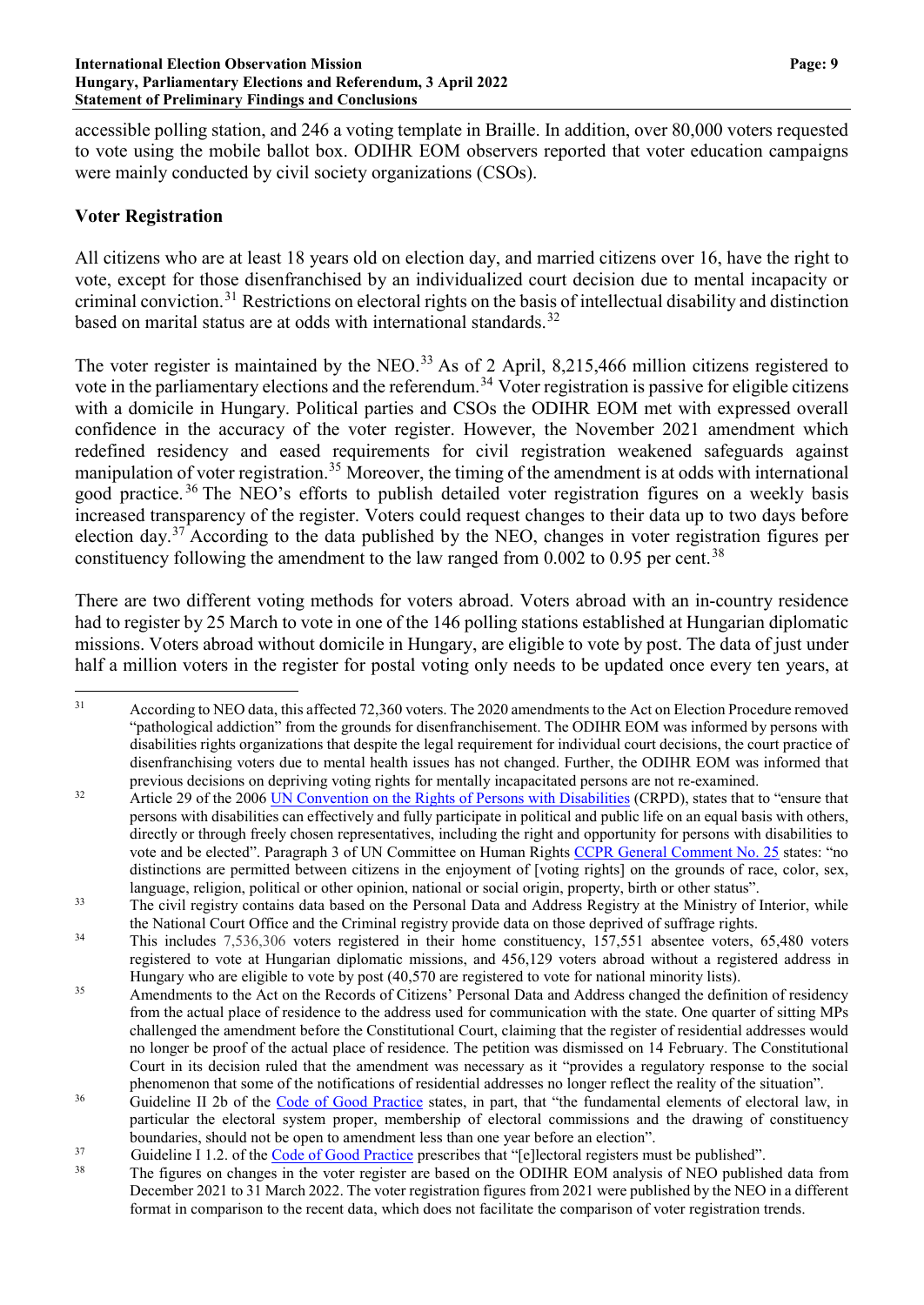#### **International Election Observation Mission Page: 10 Hungary, Parliamentary Elections and Referendum, 3 April 2022 Statement of Preliminary Findings and Conclusions**

odds with international good practice and creates concerns about the accuracy of the register.<sup>[39](#page-9-0)</sup> In response to complaints related to the delivery of the postal voting packages, the NEC stated that NEO is not responsible for investigating proper delivery of the postal voting packages.<sup>[40](#page-9-1)</sup> The differing modalities for out-of-country voting, depending on whether voters retain a domicile in Hungary or not, challenged the principle of equal suffrage. $41$ 

## **Candidate Registration**

The right to stand is granted to every citizen with voting rights. Candidates for single-mandate constituencies may be nominated by one or more nominating organization or run independently.<sup>[42](#page-9-3)</sup> Candidates for single-mandate constituencies had to collect at least 500 support signatures from citizens eligible to vote in that constituency, on signature sheets pre-approved by the NEO. The referendum legal framework does not include the concept of supporters and opponents of a referendum, contrary to international good practice, and does not require political parties or other stakeholders to register to participate in the referendum campaign.<sup>[43](#page-9-4)</sup>

In an inclusive process, the NEC registered 55 nominating organizations, including 12 minority selfgovernments, and denied 7 entities due to omissions in their documentation.[44](#page-9-5) In total, six national proportional lists were registered, and one list rejected.<sup>[45](#page-9-6)</sup> The registered lists included a total of 1,035 candidates, including 204 women (19.7 per cent). National minorities fielded 111 candidates, including 49 women (44.1 per cent). CoECs registered 663 candidates for elections in single-member constituencies, including 116 women (17.5 per cent); 34 single-member constituency candidates stood as independents. CoECs denied the registration of 105 candidates, 8 withdrew, and 1 was deregistered.<sup>[46](#page-9-7)</sup>

The NEO launched a new online portal where voters could check if their data had been used in support of any candidate. Numerous complaints and appeals were lodged by candidates and citizens alleging fraudulent signature collection or the misuse of personal data. RECs dismissed most of these on formal grounds due to late submission or inability to provide sufficient evidence; only in some cases were such

<span id="page-9-0"></span><sup>&</sup>lt;sup>39</sup> Guideline I.1.2. of the Code of Good [Practice](https://www.venice.coe.int/webforms/documents/default.aspx?pdffile=CDL-AD(2002)023rev2-cor-e) prescribes that fulfilment of the following criteria is essential if electoral registers are to be reliable: "ii there must be regular up-dates, at least once a year".

<span id="page-9-1"></span><sup>&</sup>lt;sup>40</sup> On 21 March, a complaint was filed by an individual citizen claiming that in Serbia, the Alliance of Vojvodina Hungarians, an ethnic Hungarian party, delivered the postal voting packages instead of the Serbian postal services. The NEC dismissed the complaint stating that NEO is not responsible for investigating proper delivery of the postal voting packages. On appeal, the Supreme Court upheld the decision. ODIHR EOM received allegations that local organizations in neighbouring countries might influence voters when assisting them to file their voting packages. On 3 April, the NEC dismissed a complaint related to alleged destruction of ballots in Târgu Mureş, Romania due to lack of jurisdiction. The United for Hungary coalition called for the invalidation of all postal ballots after this incident.

<span id="page-9-2"></span><sup>&</sup>lt;sup>41</sup> Paragraph 7.3 of the 1990 OSCE [Copenhagen](https://www.osce.org/files/f/documents/9/c/14304.pdf) Document commits participating States to "guarantee universal and equal suffrage to adult citizens".

<span id="page-9-3"></span><sup>&</sup>lt;sup>42</sup> Candidates may withdraw up to 11:00 on the day before elections. After the election, candidates that did not win a mandate are removed from the party list contrary to ODIHR and Venice Commission recommendations.

<span id="page-9-4"></span><sup>&</sup>lt;sup>43</sup> Guideline I.2.2 of the Code of Good Practice on [Referendums](https://www.venice.coe.int/webforms/documents/default.aspx?pdffile=CDL-AD(2007)008rev-cor-e) "provides that equality of opportunity must be guaranteed for the supporters and opponents of the proposal being voted on.

<span id="page-9-5"></span><sup>&</sup>lt;sup>44</sup> The Hungarian National Party denied twice for lack of authorized legal representation was eventually registered.<br><sup>45</sup> Nominating organizations include political parties that field single mandate constituency or propor

<span id="page-9-6"></span>Nominating organizations include political parties that field single-mandate constituency or proportional candidates, as well as minority self-governments. The NEC refused the registration of the list of Our Party – IMA as the party fielded only 10 individual candidates in 7 counties and the capital. United for Hungary, the Normal Life Party, the Two-Tailed Dog Party, the Solution Movement, Our Homeland, and *Fidesz*–KDNP met the requirement for registration of their national proportional lists and submitted their documents by the deadline.

<span id="page-9-7"></span><sup>&</sup>lt;sup>46</sup> The Budapest REC deregistered a candidate after reviewing the signature sheets as the data on some of the signature sheets was not in compliance with legal requirements, and invalidated part of the signatures, causing the number of remaining valid signatures to drop below the required 500. A candidate from United for Hungary appealed against the decision of Budapest CoEC 05 to register the Solution Movement candidate because several recommendation signatures were allegedly forged (five individuals informed about the misuse of their data by the movement).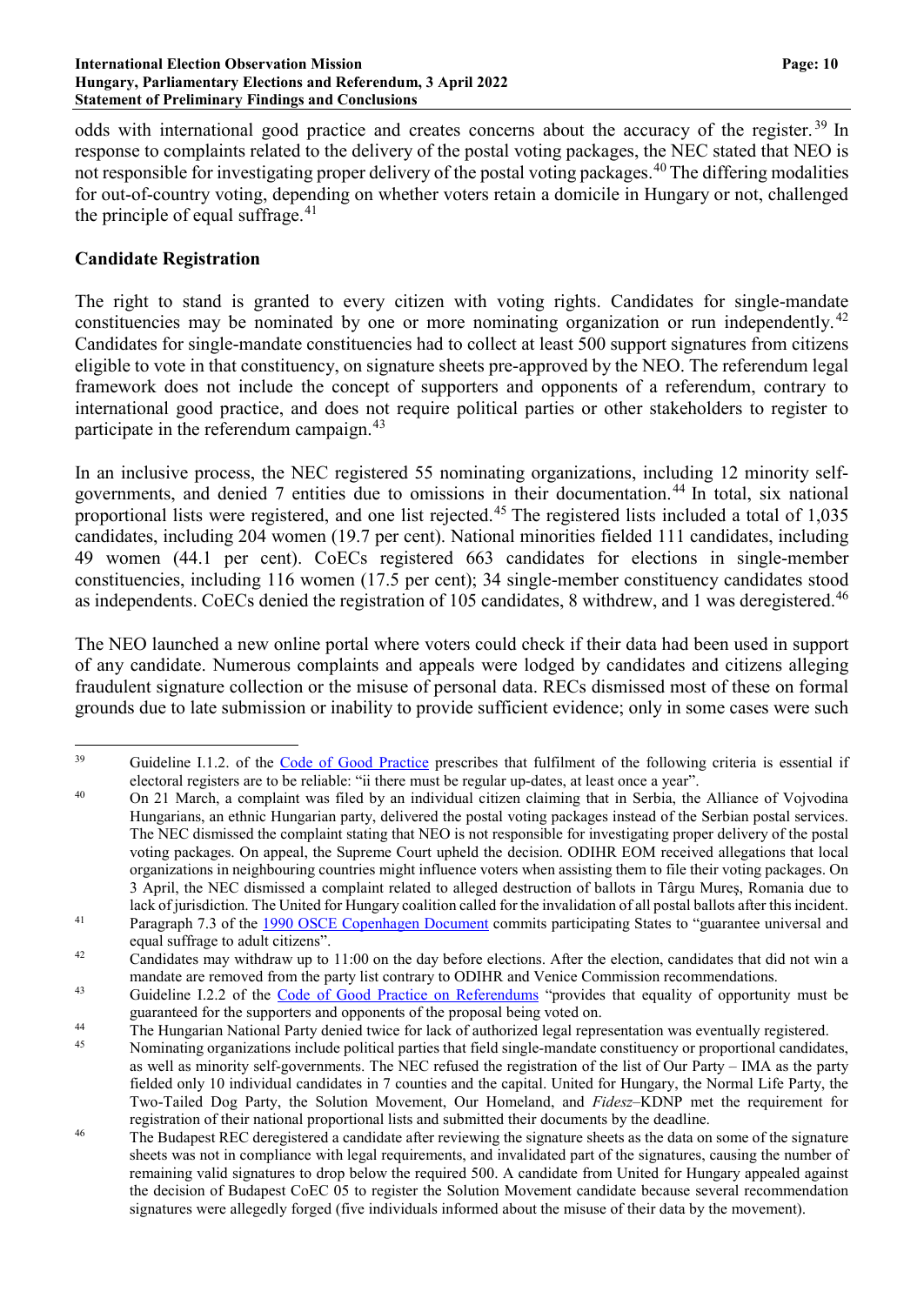claims forwarded to the police.[47](#page-10-0) The Ministry of Interior informed the ODIHR EOM that more than 100 criminal investigations were launched on suspected falsification of signatures or misuse of personal data in the signature sheets submitted by candidates for registration, all of which are still pending.<sup>[48](#page-10-1)</sup>

## **Campaign Environment**

The official campaign commenced on 12 February and continued through election day.<sup>[49](#page-10-2)</sup> Campaigning by public officials is not restricted in any manner by the law, and the use of administrative resources in the election campaign is not prohibited, at odds with OSCE Commitments.<sup>[50](#page-10-3)</sup> Referendum campaigning is largely unregulated.

The fundamental freedoms of association and assembly were respected, and election participants were largely able to campaign freely, however, the campaign was marked by a fundamental lack of a level playing field. A range of contestants represented different views. Parties campaigned actively around the country, with varied intensity between the regions, by means of meetings with voters, door-to-door and small-scale street campaigning, as well as indoor forums. Attendance at campaign events observed by ODIHR long term observers(LTOs) ranged from smaller gatherings focused on direct contact with voters to larger gatherings attended by a few hundred people, with some gathering tens of thousands.<sup>[51](#page-10-4)</sup> The ODIHR EOM noted a significant disparity in the allocation of billboard space for campaign posters in favor of the ruling coalition. Both ruling and opposition parties also placed smaller campaign posters in many parts of the country.<sup>[52](#page-10-5)</sup> Parties and candidates relied heavily on social networks to promote their campaign messages.[53](#page-10-6) Multiple times in the campaign the sending of emails and text messages with

<span id="page-10-0"></span><sup>&</sup>lt;sup>47</sup> Most RECs reviewed individual claims by voters about the misuse of their data by candidates, claims alleged misuse predominantly by the Solution Movement and the Normal Life party. A number of candidates appealed CoEC decisions on registration, requesting RECs to review the validity of the submitted support signatures. The NEC received a total of seven complaints and appeals about signature collection irregularities, including falsified signatures; all were rejected. A fine of HUF 3,000,000 (EUR 8,000) was issued by the Hungarian National Authority for Data Protection and Freedom of Information (NAIH) in March 2022 to the Common Ground 2018 party and its founder, György Gődény, the current chairperson of the Normal Life party, for a 2020 case on misleading citizens about the purpose of collecting personal data in support of an online petition. On 17 March 2022, the NAIH, launched an investigation into the Normal Life party, based on a number of complaints, concerning the unlawful collection of personal data online in connection with these elections.

<span id="page-10-1"></span><sup>&</sup>lt;sup>48</sup> In addition, some criminal investigations were launched into candidates suspected of attempting to pay voters for signing their recommendation sheets.

<span id="page-10-2"></span><sup>&</sup>lt;sup>49</sup> Campaign rallies and campaign advertisements in the media are prohibited on election day, and campaigning may not take place within 150 meters of polling stations.

<span id="page-10-3"></span><sup>&</sup>lt;sup>50</sup> The law establishes guiding principles for the application of provisions in the election law, including the principles of equal opportunities for contestants and the protection of the fairness of the election. Campaigning in buildings that serve as premises for state or local government authorities is prohibited. Paragraph 5.4 of the [1990 OSCE](https://www.osce.org/files/f/documents/9/c/14304.pdf)  [Copenhagen Document](https://www.osce.org/files/f/documents/9/c/14304.pdf) provides for "a clear separation between State and political parties".

<span id="page-10-4"></span> $51$  ODIHR LTOs observed 32 campaign events in 9 counties and Budapest city.<br> $52$  Eollowing recent legislative amendments, advance written permission is r

<span id="page-10-5"></span><sup>52</sup> Following recent legislative amendments, advance written permission is required from the owner of a private property where campaign materials are posted. The ODIHR EOM noted widespread defacing of such posters. The Ministry of Interior informed the ODIHR EOM that some 50 criminal investigations were initiated in relation to damage to campaign posters, and some 20 related to the theft of campaign materials.

<span id="page-10-6"></span><sup>&</sup>lt;sup>53</sup> Candidates frequently used their Facebook accounts to criticize each other. Non-party influencers were highly active in the campaign on social networks, particularly in support of *Fidesz*, and often used confrontational rhetoric. Mr. Orbán's Facebook account had by far the highest engagement in terms of followers, likes, shares and comments among parties and politicians, while Mr. Márki-Zay had the highest engagement among opposition figures. Instagram was used much less extensively, and mostly with the same posts that appeared on Facebook. On 30 March, the *Fidesz* website was attacked by unknown hackers in what the party called "an obvious interference in the elections". The website was accessible again in the evening of the same day. On 29 March, leader of Our Homeland claimed that the decision by Meta to block the party's Facebook page was "conscious interference into the parliamentary elections".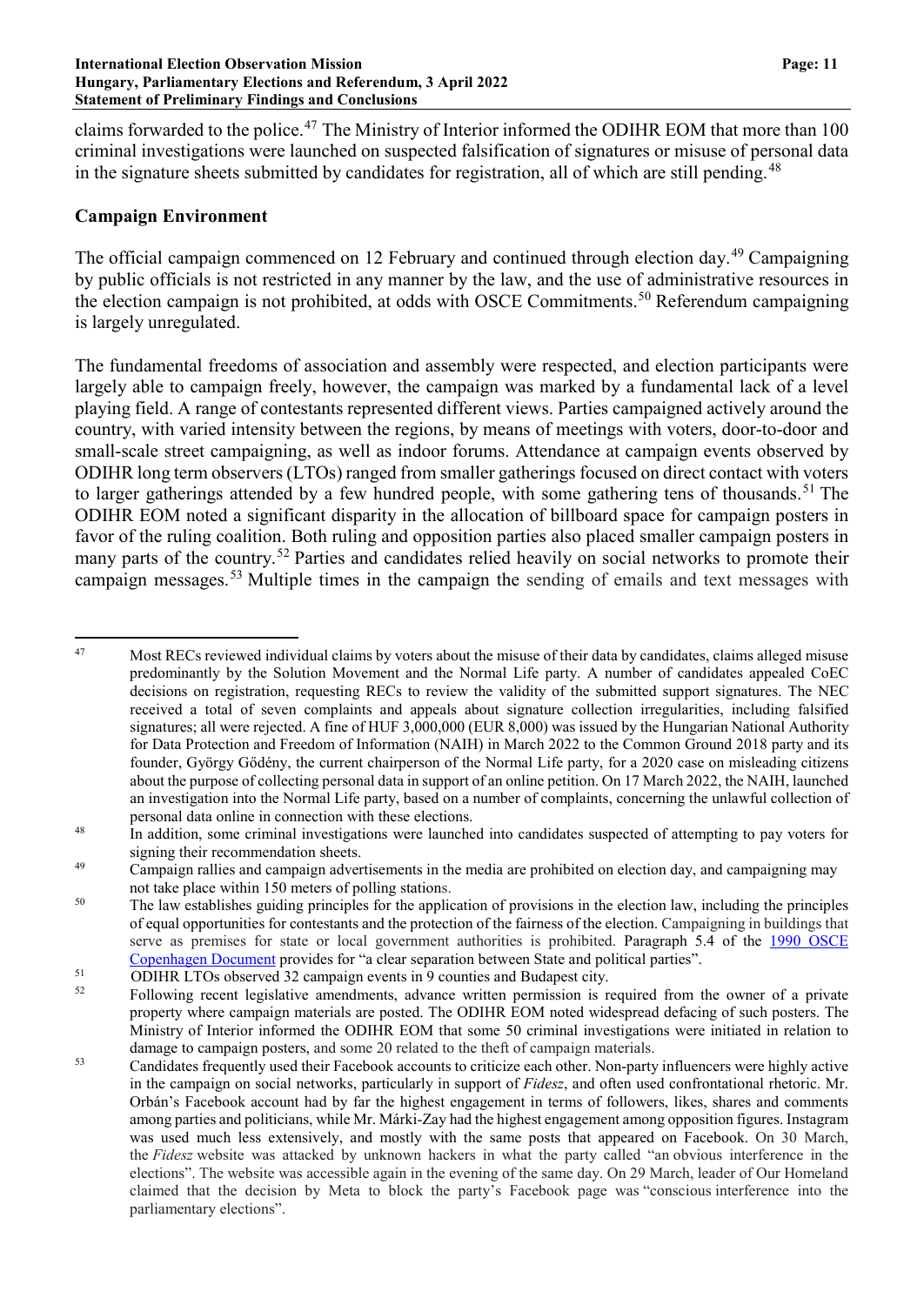#### **International Election Observation Mission Page: 12 Hungary, Parliamentary Elections and Referendum, 3 April 2022 Statement of Preliminary Findings and Conclusions**

campaign messages led to allegations of the misuse of voters' personal data by the ruling party and the opposition coalition (see *Complaints and Appeals*).

The campaign was highly negative with mutual accusations between the ruling party and the main opposition bloc.<sup>[54](#page-11-0)</sup> In the campaign, the war caused by the Russian Federation's invasion of Ukraine, featured prominently, especially in the first two weeks.[55](#page-11-1) The United for Hungary opposition campaign focused on the activities of Mr. Márki-Zay campaigning around the country, and *Fidesz* focused on the activities of Mr. Orbán as prime minister, notably concerning the war in Ukraine and the influx of refugees. Locally, *Fidesz* candidates drew attention to projects benefiting the community. Other issues that featured in the campaign included energy security, the economy, notably family support payments, pensions, inflation and utility prices, and later in the campaign EU funding, foreign interference and COVID also emerged as issues. [56](#page-11-2) The referendum issues featured in the campaign only to a very limited extent, although several CSOs called upon voters to invalidate their referendum ballot.

There was pervasive overlapping of government information and ruling party messaging in media advertisements and billboards, and government letters about social benefits, blurring the line between state and party.<sup>[57](#page-11-3)</sup> There were multiple formal complaints about a government program to distribute laptops in schools, alleging that candidates and officials used the delivery of the laptops as a campaign tool. Another complaint concerned the government sending emails to citizens about the war in Ukraine, in which it criticized the standpoints of the opposition. Such use of state resources amplified the advantage of the ruling party and further tilted the playing field, at odds with paragraph 5.4 of the 1990 Copenhagen Document.[58](#page-11-4)

<span id="page-11-0"></span><sup>&</sup>lt;sup>54</sup> The ruling coalition stressed its record, contrasting it positively with the previous government under the former prime minister and current DK leader, and claiming that if the opposition came to power, family support and pensions would be reduced, and utility bills would rise. Mr. Márki-Zay filed a criminal complaint about the misrepresentation of his views by the ruling coalition campaign. The ruling coalition also claimed that the opposition would end free healthcare.

<span id="page-11-1"></span><sup>&</sup>lt;sup>55</sup> The ruling coalition emphasized the need to preserve peace and security in Hungary, and claimed if the opposition were in power, Hungary would be directly involved in the conflict. The opposition rejected these claims and accused the prime minister of having been too close to the government of the Russian Federation and pursuing a similar course to the Russian President.

<span id="page-11-2"></span><sup>56</sup> On 29 March a media [report](https://www.direkt36.hu/en/putyin-hekkerei-is-latjak-a-magyar-kulugy-titkait-az-orban-kormany-evek-ota-nem-birja-elharitani-oket/) described alleged long-term foreign meddling in the foreign ministry IT system. On 29 March, Mr Márki-Zay [called](https://www.atv.hu/belfold/20220329/marki-zay-szijjarto-peter-lemondasat-koveteli) on the foreign minister to resign for lack of action on the issue. In the campaign, the opposition frequently raised the withholding of EU funding, pointing to this as a government failure. On 31 March, a senior minister [responded](https://www.origo.hu/gazdasag/20220331-varga-mihaly-a-haboru-ellenere-kepes-novekedesi-palyan-maradni-a-magyar-gazdasag.html) that the withholding of EU funding amounted to interference in Hungary's election.

<span id="page-11-3"></span><sup>&</sup>lt;sup>57</sup> Government media advertisements featuring a photograph of the prime minister, posters and Facebook posts stressing the preservation of peace and stability in Hungary dovetailed with *Fidesz* messaging that also criticized the opposition position on the armed conflict in Ukraine. Similarly, a key *Fidesz* slogan, "let's go forwards, not backwards" closely mirrored a government information slogan used before the campaign period. Letters sent by the government to citizens about increased pensions and support for families with children contained criticism of the previous government of Mr. Gyurcsány. Utility bills contained messages, describing how prices had been kept low, mirroring a *Fidesz* campaign message about the achievement of low prices and a claim that if the opposition gained power, they would rise.

<span id="page-11-4"></span><sup>&</sup>lt;sup>58</sup> Paragraph 5.4 of the 1990 OSCE [Copenhagen](https://www.osce.org/files/f/documents/9/c/14304.pdf) Document provides for "a clear separation between State and political parties". Paragraph II. B. 1.3 of the 2016 ODIHR and Venice Commission's Joint Guidelines for Preventing and Responding to the Misuse of Administrative Resources during Electoral Processes [\(Guidelines\)](https://www.venice.coe.int/images/GBR_2016_Guidelines_resources_elections.pdf) stipulates that ordinary work of government must continue during an election period. However, to prevent the misuse of administrative resources to imbalance the level playing field during electoral competitions, the legal framework should state that no major announcements linked to or aimed at creating a favourable perception towards a given party or candidate should occur during campaigns. Paragraph II. B. 1.1 of the Guidelines states that "the legal framework should provide effective mechanisms for prohibiting public authorities from taking unfair advantages of their positions by holding official public events for electoral campaigning purposes, including charitable events, or events that favour or disfavour any political party or candidate".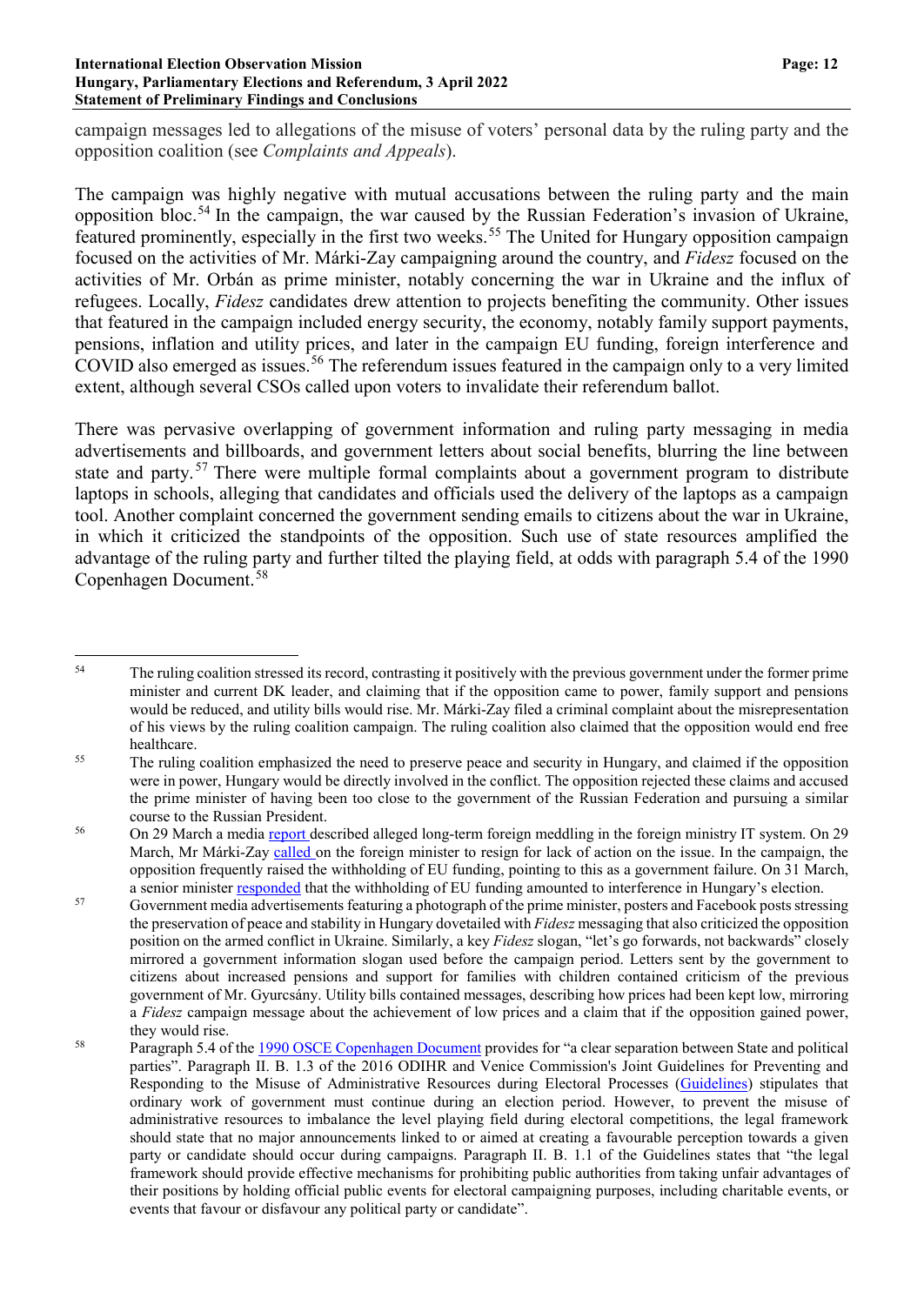#### **International Election Observation Mission Page: 13 Hungary, Parliamentary Elections and Referendum, 3 April 2022 Statement of Preliminary Findings and Conclusions**

The ODIHR EOM was informed by several opposition interlocutors that, especially in rural areas, their campaign activities were hindered by the fact that local populations were pressured not to attend opposition events.[59](#page-12-0) Furthermore, there were numerous claims that employment programs, under which otherwise unemployed people receive employment in public works, were allegedly widely abused by mayors to warn people that, the programs would be withdrawn if the opposition wins in that locality.

Women are generally underrepresented in public life in Hungary and were underrepresented as candidates in the elections.<sup>[60](#page-12-1)</sup> There are no special measures to promote the participation of women in the election legislation and only four parties informed the ODIHR EOM that they have internal rules to ensure women are represented in high places on candidate lists. Women were largely not featured or addressed in the campaign. At the campaign events observed by ODIHR EOM LTOs messages were rarely directed at women, and when gender-related issues were addressed they were mainly appealing to family values.

# **Campaign Finance**

Party and campaign finance is regulated mainly by the 1989 Political Parties Act and the 2013 Campaign Finance Act. The legislation remained largely unchanged since the last parliamentary election, and recent amendments did not address longstanding ODIHR and the Council of Europe's Group of States against Corruption (GRECO) recommendations.  $\delta$ <sup>1</sup> Overall, the legislative shortcomings and limited enforcement of the regulatory framework negatively affected the transparency and accountability of campaign finances.

Public funding is the primary source of financing for political parties and election campaigns. <sup>[62](#page-12-3)</sup> Contestants may also receive private donations from individuals and campaign using their own funds.<sup>[63](#page-12-4)</sup> No direct public funding is provided for referendum campaigns, and referendum campaigners are not subject to any financial disclosure or reporting requirements. As previously pointed out by ODIHR and GRECO, the lack of disclosure of donations maintains the opacity of campaign funding, at odds with international commitments and good practice.<sup>[64](#page-12-5)</sup> Despite previous ODIHR recommendations, there are no caps on individual donations, which further heightens the risks associated with the lack of transparency of the funding. $65$ 

<span id="page-12-0"></span><sup>&</sup>lt;sup>59</sup> The Ministry of Interior informed the ODIHR EOM that some criminal investigations were launched regarding suspected undue influence of voters by deception or means of financial benefits. ODIHR EOM interlocutors made multiple allegations of vote-buying. In one observed example, in Hajdú-Bihar county, a *Fidesz* candidate posted on his Facebook page that he had distributed food packages to the elderly.

<span id="page-12-1"></span><sup>&</sup>lt;sup>60</sup> Twenty-six out of 199 MPs in the outgoing parliament (13 per cent) and 2 out of 13 government ministers are women.<br><sup>61</sup> Including those related to caps on individual doptions, cappaign finance disclosure and reportin

<span id="page-12-2"></span>Including those related to caps on individual donations, campaign finance disclosure and reporting before the election, and third-party campaigning.

<span id="page-12-3"></span><sup>&</sup>lt;sup>62</sup> Political parties, party foundations, and parliamentary groups receive annual public subsidies. State subsidies for election campaigns are also provided to candidates in single-mandate constituencies, and to entities nominating candidate lists for the national proportional contest.

<span id="page-12-4"></span><sup>&</sup>lt;sup>63</sup> Donations to political parties or contestants from legal entities, foreign individuals or states, as well as anonymous donations are prohibited.

<span id="page-12-5"></span> $<sup>64</sup>$  Large donations to political parties are disclosed in the parties' annual reports. Campaign donations are not disclosed,</sup> and only aggregate amounts of campaign incomes are published 60 days after election day. Article 7(3) of the [2003](https://www.unodc.org/unodc/en/corruption/tools_and_publications/UN-convention-against-corruption.html) UN [Convention](https://www.unodc.org/unodc/en/corruption/tools_and_publications/UN-convention-against-corruption.html) against Corruption obliges states to make good-faith efforts to improve transparency in election and political party financing. See also GRECO 2010 [Evaluation](https://rm.coe.int/CoERMPublicCommonSearchServices/DisplayDCTMContent?documentId=09000016806c6b30) Report, well as ODIHR and Venice [Commission's](https://www.venice.coe.int/webforms/documents/default.aspx?pdffile=CDL-AD(2020)032-e) 2020 Guidelines on Political Party [Regulation.](https://www.venice.coe.int/webforms/documents/default.aspx?pdffile=CDL-AD(2020)032-e)

<span id="page-12-6"></span><sup>&</sup>lt;sup>65</sup> ODIHR and Venice [Commission](https://www.osce.org/files/f/documents/2/b/77812.pdf) Guidelines on Political Party Regulation paragraph 194 states that "transparency is also important because the public has the right to receive relevant information and to be informed. Voters must have relevant information as to the financial support given to political parties in order to hold parties accountable".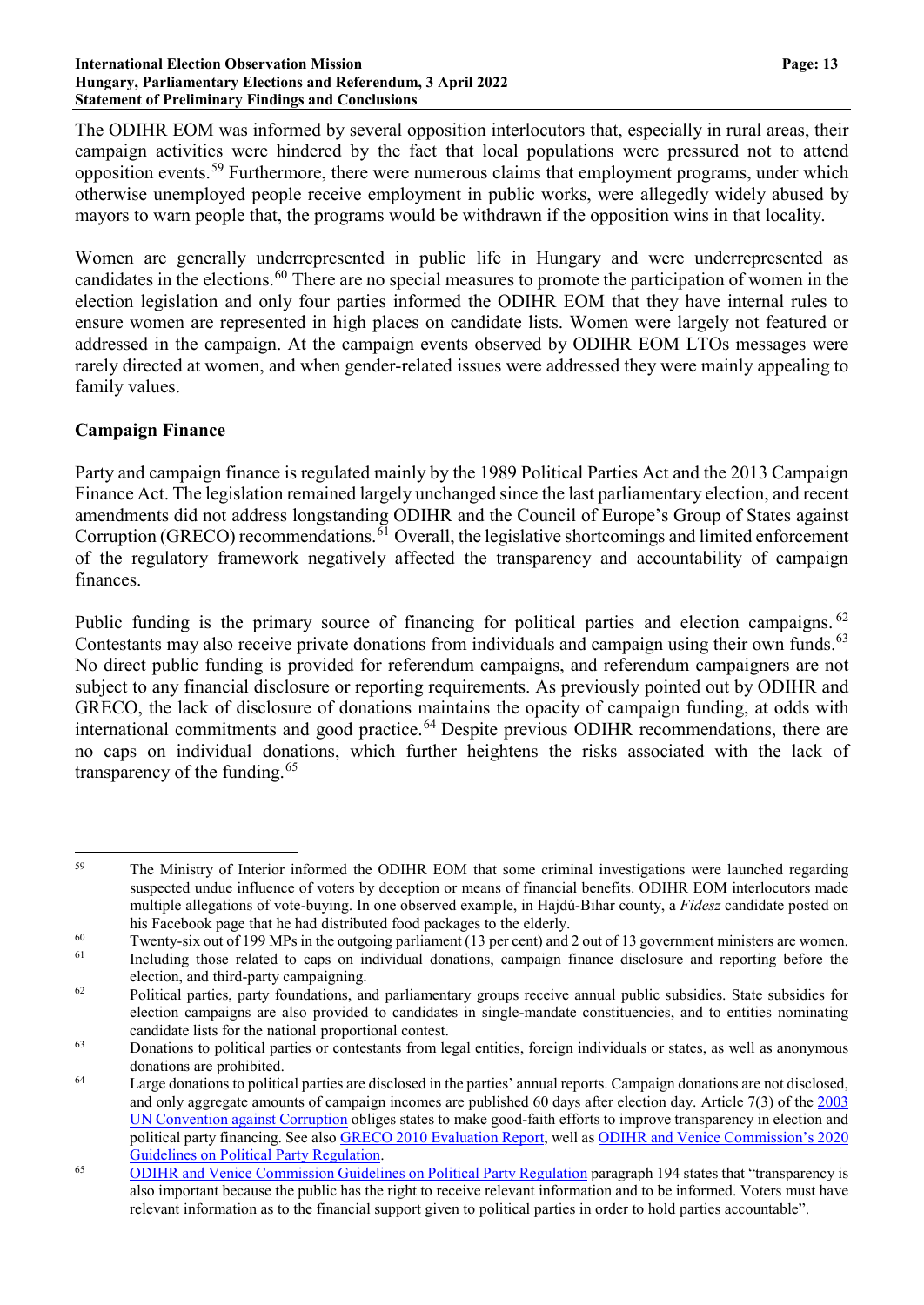#### **International Election Observation Mission Page: 14 Hungary, Parliamentary Elections and Referendum, 3 April 2022 Statement of Preliminary Findings and Conclusions**

The law provides for campaign spending limits.<sup>[66](#page-13-0)</sup> However, their effectiveness was undermined by extensive spending through entities other than the election contestants ('third parties'), which largely favoured the ruling party, and is unregulated despite previous ODIHR and GRECO recommendations. Funding of such entities is not transparent, leaving campaign funders unknown to the public. [67](#page-13-1) Substantial sums were spent on Facebook advertising, led by entities associated with the ruling party.<sup>[68](#page-13-2)</sup> Spending on referendum campaigns is not limited, which further allowed for the circumvention of campaign spending limits. The most visible referendum campaign was conducted by the government. In these circumstances, election campaign spending limits, which were generally regarded as too low by several ODIHR EOM interlocutors, provided further advantage to the incumbency.

Election contestants must publish a statement on their campaign incomes and expenditures within 60 days of election day, and no reporting prior to election day is envisaged, limiting transparency. The State Audit Office (SAO) audits the campaign finances of the candidates and list nominators who obtained parliamentary mandates.[69](#page-13-3) Those who did not obtain mandates may be audited only based on a request of other contestants, which may result in lack of accountability for the use of public funds.<sup>[70](#page-13-4)</sup> The effectiveness of the SAO was challenged by its limited mandate and investigative capacity to ascertain actual campaign spending.<sup>[71](#page-13-5)</sup> Several ODIHR EOM interlocutors questioned the impartiality of the SAO due to its track record of identifying irregularities primarily in the finances of opposition parties and the prior political affiliation of the SAO president.<sup>[72](#page-13-6)</sup> These concerns were compounded by the absence of legal remedies against the SAO's conclusions.[73](#page-13-7) During the campaign, the NEC dismissed multiple complaints related to possible campaign finance violations due to the lack of jurisdiction, undermining the possibility of redress.<sup>[74](#page-13-8)</sup>

<span id="page-13-0"></span><sup>&</sup>lt;sup>66</sup> Each independent candidate may spend up to HUF 5.9 million (EUR 15,700), while a party may spend up to HUF 5.9 million for each candidate, but no more than HUF 1.2 billion (EUR 3.2 million) for a party or alliance contesting all parliamentary seats. 1 EUR equals 376.6 HUF.

<span id="page-13-1"></span> $67$  For instance, a highly visible negative campaign against the leader of the opposition alliance, with numerous billboards and posters across the country, was funded by a company set up by a non-governmental organization (*CÖF-CÖKA*). *CÖF-CÖKA* acknowledged to the ODIHR EOM that it is supported by the *Fidesz* party foundation and has received funding from state companies and a state-owned bank in the past but maintained that its negative campaign in these elections was funded from private contributions of individuals and companies. The 2016 Act on the Protection of Townscape provides for publication of contracts for billboard advertising made by state-subsidized bodies and entities, but these rules do not apply to campaign materials.

<span id="page-13-2"></span><sup>&</sup>lt;sup>68</sup> Based on Facebook advertising disclosures, the ODIHR EOM calculated that between 19 February and 21 March, entities associated with the ruling party spent HUF 670 million (EUR 1.8 million) on ads; entities associated with the opposition spent HUF 441 million (EUR 1.2 million). All political parties contesting the election spent a combined HUF 223 million (EUR 595,000).

<span id="page-13-3"></span><sup>&</sup>lt;sup>69</sup> In addition, the State Treasury, which administers campaign subsidies for candidates and political parties, verifies spending with respect to the subsidy for candidates in single-mandate constituencies, on the basis of reports submitted to it after election day. These reports are submitted within 15 days after the official election results by the candidates themselves or by their party, if the subsidy was assigned by the candidate to the party.

<span id="page-13-4"></span><sup>&</sup>lt;sup>70</sup> Nominators of candidate lists, who received between HUF 471 and 706 million (EUR 1.3 and 1.9 million) in state subsidies, and nominators of minority lists, who were together entitled to some HUF 353 million (EUR 941,000), will not be audited automatically if they do not win any seats. The party list subsidy must be paid back if the list received less than one per cent of the valid votes cast for political parties.

<span id="page-13-5"></span><sup>71</sup> Article 14 of [Recommendation](https://rm.coe.int/16806cc1f1) Rec(2003)4 of the Council of Europe's Committee of Ministers on common rules against corruption in the funding of political parties and electoral campaigns advises that: "[b.] The independent monitoring should include supervision over the accounts of political parties and the expenses involved in election campaigns as well as their presentation and publication."

<span id="page-13-6"></span><sup>&</sup>lt;sup>72</sup> Since 2010, the SAO is headed by a former MP and deputy leader of the *Fidesz* parliamentary faction, who resigned from his political positions after his appointment to the SAO. Following the audit of the 2014 election contestants, the SAO identified irregularities in the financing of two parties and one alliance from the political opposition; the audit of the 2018 election contestants revealed irregularities in the financing of four parties, all from the opposition.

<span id="page-13-8"></span><span id="page-13-7"></span> $^{73}$  The Act on the SAO provides that its findings and conclusions cannot be contested before courts or other authorities.

The State Treasury and the SAO also do not have jurisdiction to address such complaints.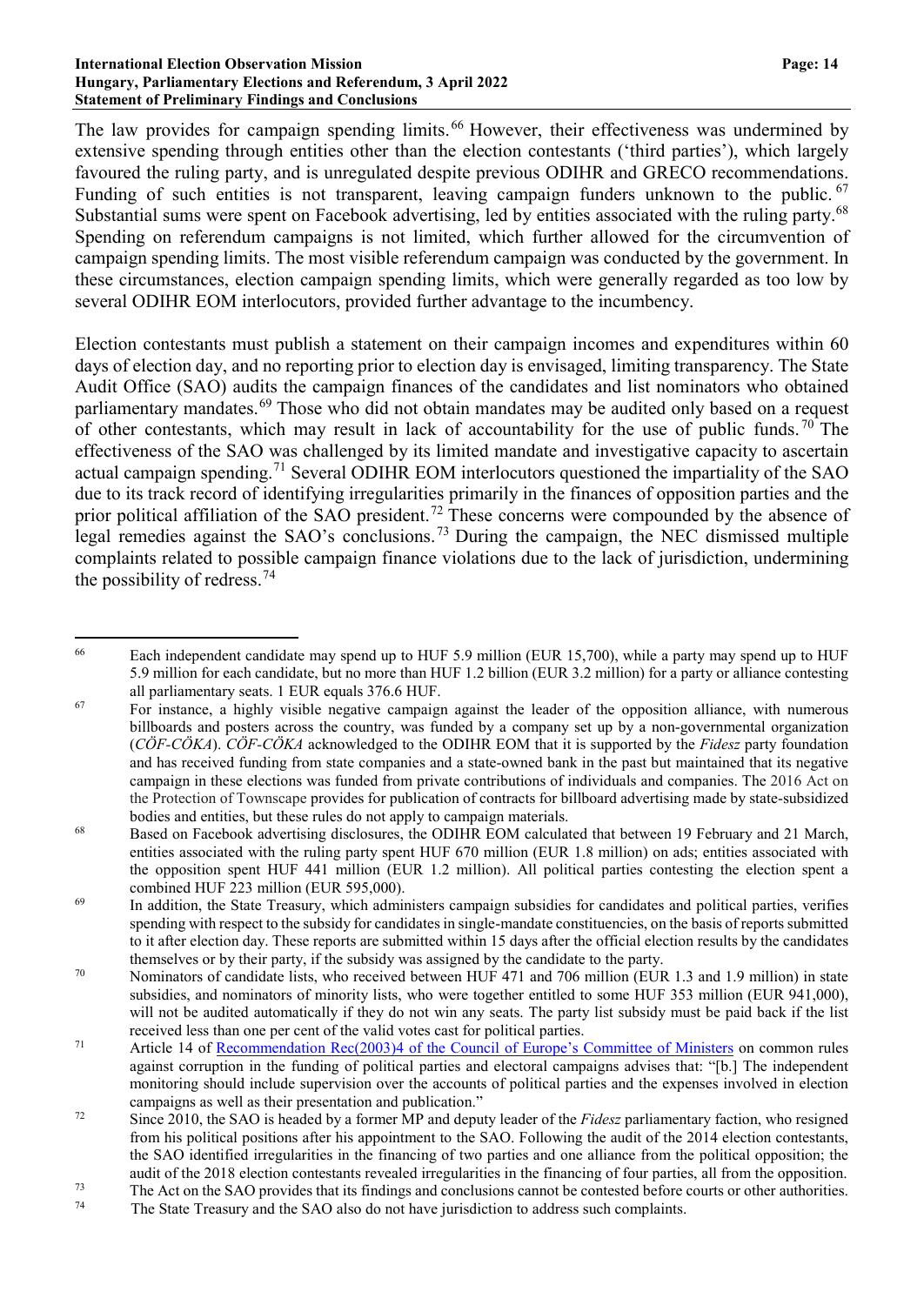### **Participation of National Minorities**

According to the most recent national census in 2011, the largest national minority, Roma, comprised some 3.2 per cent of the population.<sup>[75](#page-14-0)</sup> As a measure to promote national minority participation, minority representatives can win parliamentary representation under special provisions. For these elections, 12 of the 13 national minority self-governments submitted candidate lists. Due to internal divisions, the Roma minority did not submit a list. Both the ruling party and the opposition had Roma candidates in high positions.[76](#page-14-1) United for Hungary addressed a range of issues concerning Roma in its electoral program. Several interlocutors, including Roma representatives, raised concerns with the ODIHR EOM about potential election violations in relation to the Roma community, including vote-buying. Concerns were also raised that alleged abuses of employment programs by mayors would potentially affect Roma, among other vulnerable voters. Several ODIHR EOM interlocutors asserted that, as many Roma live in considerable poverty, there is often a high degree of dependency on such programs, as well as vulnerability to abuse of their electoral rights. The ODIHR EOM observed isolated instances of negative rhetoric stigmatizing Roma.

### **Media**

The media are divided along political lines and operate in an increasingly concentrated market. The simultaneous transfer of the ownership of 476 media outlets to the Central European Press and Media Foundation (KESMA) in 2018 was not scrutinized by the competition authority.<sup>[77](#page-14-2)</sup> The change of ownership of the largest news portal *Index* and the subsequent shift of their editorial policies further increased the existing concentration. Two private national broadcasters *RTL Klub* and *TV2* have the highest viewership. The government and state-affiliated companies are dominant in the advertisement market, and the distribution of the advertisement funds to media outlets mainly benefits outlets that support the government.<sup>[78](#page-14-3)</sup>

The public broadcaster Duna Television is legally required to provide balanced, accurate and objective news and to present different opinions and organize debates on community matters, but at the same time does not create its own content, as this is done by the separate entity the Media Services and Support

<span id="page-14-0"></span> <sup>75</sup> The second largest, Germans, comprised 1.9 per cent. All others, including Romanians, Slovaks, Croats, and Serbs, comprised less than 0.5 per cent each. In the census, people may register more than one ethnicity. As a result, many people indicate membership of the Hungarian majority as well as their own national minority.

<span id="page-14-1"></span><sup>76</sup> There was one highly placed Roma candidate represented on the *Fidesz* list, and three on the the United for Hungary coalition list.

<span id="page-14-2"></span><sup>77</sup> This deal was exempted from being reviewed by the competition authority and the media regulator by the decree of the government due to its "national strategic importance". Previously, in 2017 the competition authority and the media regulator blocked the merger of *RTL Klub* with the online media holding *Central Digital Media Ltd*, and in 2011 blocked the merger of Hungarian assets of *Ringier* with *Axel Springer*. Paragraph 8.18 of the PACE Resolution 1636 (2008) "Indicators for media in a [democracy"](http://assembly.coe.int/nw/xml/xref/xref-xml2html-en.asp?fileid=17684&lang=en) reads "Legislation must be enforced against media monopolies and dominant market positions."

<span id="page-14-3"></span><sup>78</sup> For instance, according to monitoring of advertising conducted by the advertisement research agency *Kantar* based on the list prices for advertising, in 2020 and 2021, *RTL Klub* received eight times less advertising from the government and government-affiliated companies, some HUF 4.05 and 4.03 billion (EUR 10.8 million and 10.7 million), respectively, than *TV2,* that received some HUF 34.2 and 31.9 billion (EUR 86.4 million and EUR 85.1 million), respectively. The government has informed the ODIHR EOM that the allocation of government funds is conducted by an advertisement agency based on the target groups selected for the advertisement campaigns. A number of major online media outlets connected the absence of government advertising in their media to their independent editorial policy. Paragraph 8.19 of the PACE Resolution 1636 (2008) ["Indicators](http://assembly.coe.int/nw/xml/xref/xref-xml2html-en.asp?fileid=17684&lang=en) for media in a [democracy"](http://assembly.coe.int/nw/xml/xref/xref-xml2html-en.asp?fileid=17684&lang=en) reads "if media receive direct or indirect subsidies, states must treat those media fairly and with neutrality".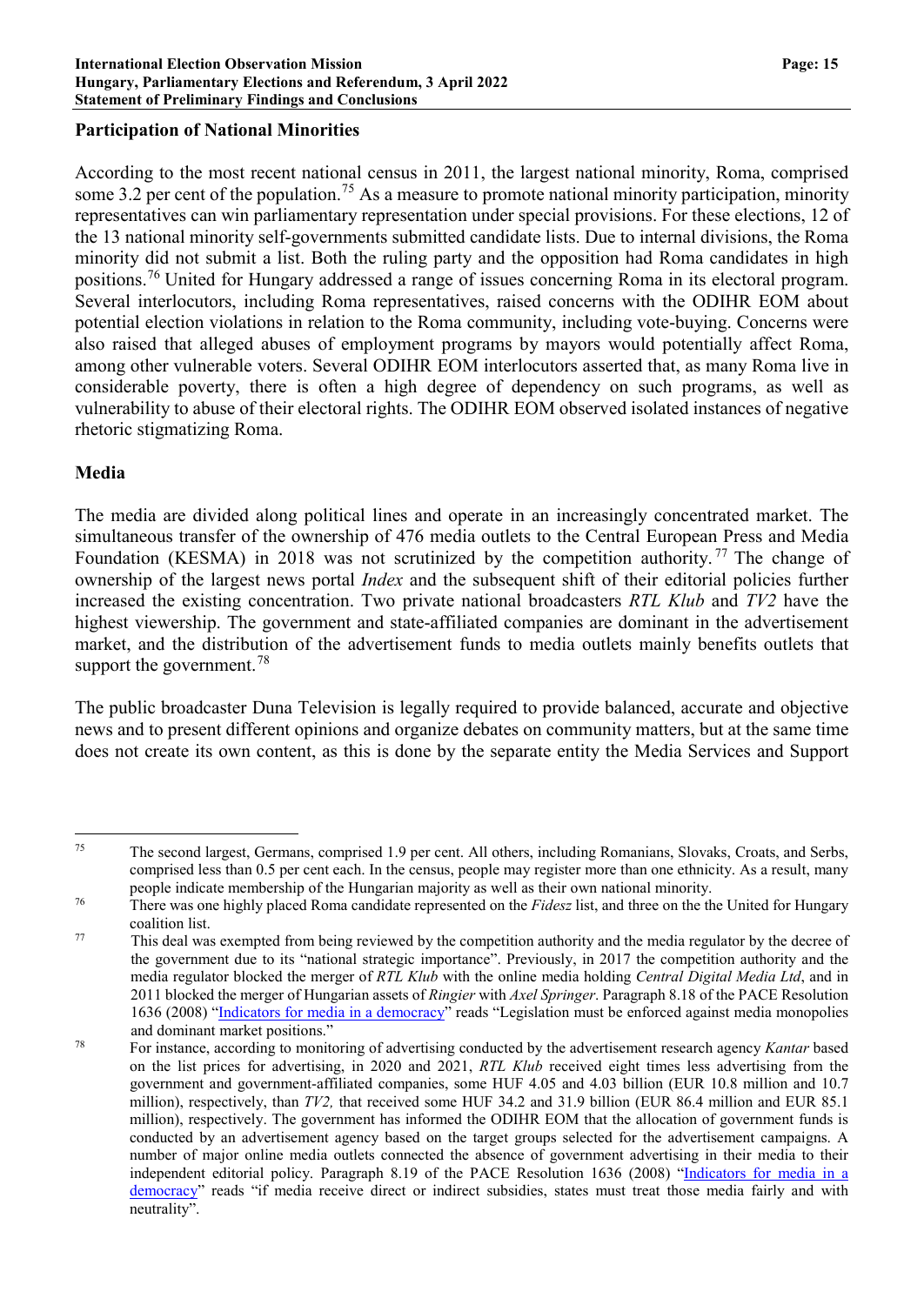#### **International Election Observation Mission Page: 16 Hungary, Parliamentary Elections and Referendum, 3 April 2022 Statement of Preliminary Findings and Conclusions**

Trust Fund (MTVA).<sup>[79](#page-15-0)</sup> Both entities are funded from the state budget.<sup>[80](#page-15-1)</sup> Several former and current MTVA journalists complained to ODIHR EOM about an established system of censorship and external approval of editorial content.<sup>[81](#page-15-2)</sup> Following verbal complaints on the lack of access and public protests by the United for Hungary coalition, MTVA provided each contestant which registered a proportional or national minority list with one five-minute time slot in their morning programming for direct statements.

Freedom of expression is guaranteed by the Constitution; however, the media legal framework is restrictive, and this became further constrained during the COVID-19 pandemic.<sup>[82](#page-15-3)</sup> Access to public information is guaranteed by the legislation and the government informed the ODIHR EOM that weekly press conferences of the Minister of the Prime Minister's Office are open to all journalists. However, many independent and opposition media outlets complained to the ODIHR EOM about limited access to public information, most state-organized press-conferences and other activities of public interest that featured national and local government officials, at odds with international commitments.<sup>[83](#page-15-4)</sup> The media legislation obliges the broadcast media to provide fair and balanced political coverage, however, editorial content is not explicitly regulated for elections or referendums. The Referendum Act provides for free broadcast airtime to be divided equally amongst the government, as initiator of the referendum, and parliamentary parties for political advertising, but otherwise there are no rules on who can campaign or the methods they can use in the referendum campaign. Paid political advertising in broadcast media is prohibited by the Constitution, but public-service advertising may be broadcast by the media. The vague definition of political and public-service advertising,<sup>[84](#page-15-5)</sup> especially in the context of two simultaneous campaigns, combined with the absence of clear guidance by the regulatory body, created legal uncertainty which resulted in *ad hoc* and contradictory interpretations by the NEC and courts.<sup>[85](#page-15-6)</sup>

ODIHR EOM media monitoring noted extensive government advertisement campaigns that were focused on promoting economic achievements, family support and national security, reinforcing the main

<span id="page-15-0"></span><sup>79</sup> Together they operate seven television channels, seven radio stations and the country's only news agency.<br>80 MTVA was ellecated some UUE 120.4 billion (EUP 279 million) for 2022 while Dune was ellecated.

<span id="page-15-1"></span><sup>80</sup> MTVA was allocated some HUF 130.4 billion (EUR 378 million) for 2022, while Duna was allocated HUF 1.8 billion (EUR 4.8 million) within MTVA's budget. The Hungarian Advertisement Association has [estimated](https://mrsz.hu/cmsfiles/aa/df/MRSZ_2021_media_komm_tortak_20220324.pdf) the entire domestic advertisement market for 2021 at HUF 203.1 billion (EUR 541.6 million).

<span id="page-15-2"></span><sup>&</sup>lt;sup>81</sup> Paragraph 16 of General [Comment](https://www2.ohchr.org/english/bodies/hrc/docs/gc34.pdf) 34 to Article 19 of the ICCPR requires the States Parties to "ensure that public broadcasting services operate in an independent manner" and "guarantee their independence and editorial freedom".

<span id="page-15-3"></span><sup>&</sup>lt;sup>82</sup> The OSCE Representative on Freedom of the Media [noted](https://www.osce.org/fom/75999) that media legislation introduced since 2010 violates OSCE media freedom commitments and media [pluralism](https://www.osce.org/fom/90823) and the Council of Europe Commissioner for Human Rights stated that it [negatively](https://rm.coe.int/16806daac3) affects free speech. In 2015, the Venice [Commission](https://www.venice.coe.int/webforms/documents/?pdf=CDL-AD(2015)015-e) called for the narrowing of content-related restrictions. The Freedom of Information Act, amended in 2016, introduced undue restrictions on access to information by broadening the definition of information not subject to disclosure and by increasing the fee for handling information requests. In 2020, a new provision in the Criminal Code introduced the crime of fearmongering, which effectively bans intentionally spreading misinformation that hinders the government response to the pandemic, subject to a maximum five-year prison term.

<span id="page-15-4"></span><sup>&</sup>lt;sup>83</sup> Paragraph 19 of <u>General [Comment](https://www2.ohchr.org/english/bodies/hrc/docs/gc34.pdf) 34</u> Article 19 of to the ICCPR requires the States Parties to "proactively put in the public domain Government information of public interest" and "make every effort to ensure easy, prompt, effective and practical access to such information". See also the 2009 Council of Europe Tromsø [Convention.](https://www.coe.int/en/web/conventions/full-list?module=treaty-detail&treatynum=205)

<span id="page-15-5"></span><sup>&</sup>lt;sup>84</sup> The Media Act defines political advertisements as promoting or advocating support for a party, political movement, or the government, or promoting the name, objectives, activities, slogan, or emblem of such entities. It defines public interest advertising as a call or public interest message which does not constitute political advertising and does not serve financial interest and advertising purposes, and which seeks to influence the viewer or listener of a media service in order to achieve a public-interest objective.

<span id="page-15-6"></span><sup>&</sup>lt;sup>85</sup> Following the civil-society organization (CSO) appeal, the Supreme Court ruled on 11 March that a government commissioned advertisement regarding the potential consequences of a positive answer to one of the referendum questions is not political advertisement. On 11 March and 2 April, the NEC, following complaints, ruled that advertisements commissioned by a CSO calling on voters to invalidate their referendum ballot constitutes political advertisement, the latter decision also concluded that such advertisement cannot be aired in the broadcast media, as CSOs are not entitled to political advertising.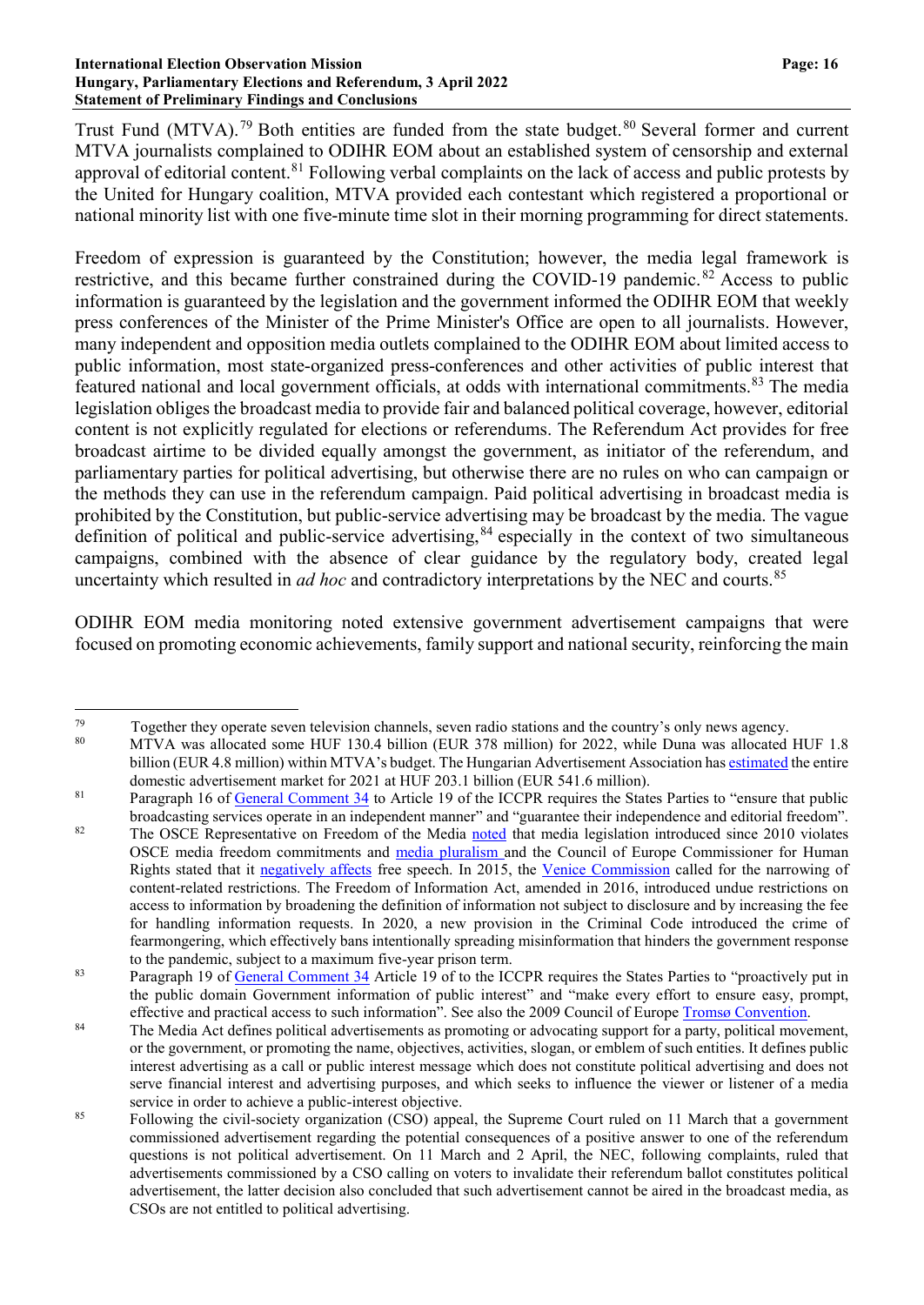#### **International Election Observation Mission Page: 17 Hungary, Parliamentary Elections and Referendum, 3 April 2022 Statement of Preliminary Findings and Conclusions**

campaign messages of *Fidesz*. [86](#page-16-0) Another advertisement campaign commissioned by the government displayed the potential consequences of a positive answer to one of the referendum questions. Such advertisement campaigns that were paid by the state budget provided an undue advantage to the ruling party and further blurred the lines between the state and the party. In line with existing legislation, public television offered each contestant free airtime for the election campaigning and offered to the parliamentary parties and the government free time for the referendum advertisement, however, United for Hungary coalition refrained from using it. *RTL Klub* also offered free time for the referendum and election campaigns, which was used by all election contestants except Normal Life Party. On 21 March, following a complaint, the NEC prohibited political parties to use the free airtime allotted for the referendum campaign for the purposes of election campaigning. This decision was upheld by the Supreme Court on 28 March.

ODIHR EOM media monitoring noted extensive bias in a number of broadcast and online media against United for Hungary and in favor of the government and *Fidesz,* often without clear distinction between the coverage of the government and the party.<sup>[87](#page-16-1)</sup> This has deprived voters from receiving accurate and impartial information about the main contestants, thus limiting their opportunity to make an informed choice. In particular, public television *M1* failed to provide balanced coverage of the campaign and during the monitoring period displayed a clear bias in favor of the government and *Fidesz,* who received 50 and 5 per cent respectively of politically relevant coverage in the prime-time news, mostly positive in tone.[88](#page-16-2) By contrast, United for Hungary received some 43 per cent of such coverage, predominantly negative in tone. Such coverage was often intertwined with comments by journalists and personal attacks on the opposition leader, Mr. Márki-Zay.

A similar trend was observed on private televisions *TV2* and *Hir TV*, which provided the government 54 and 37 per cent and *Fidesz* 11 and 14 per cent of mostly positive news coverage accordingly, while United for Hungary received 34 and 45 per cent, respectively, of mainly negative coverage.[89](#page-16-3) *RTL Klub* has devoted 35 per cent of mainly neutral coverage to United for Hungary, and 47 per cent to the government and 15 per cent to *Fidesz* that was mainly neutral and negative in tone. Similar trend was observed on ATV, where Government and *Fidesz* were covered in a neutral tone and to lesser extent negative manner, while the coverage of the United for Hungary was mainly neutral in tone. The talk shows and current affairs programs on *ATV* were often used by United for Hungary as platform to present their views and sharply criticize the government. During the campaign, no debates among the main

<span id="page-16-0"></span> <sup>86</sup> In particular, ODIHR EOM media monitoring identified in the prime-time broadcasts of public *M1* and private *ATV*, *Hir TV* and *TV 2* over 190 instances of the broadcasting of an 80-second advertisement commissioned by the government. This advertisement promoted national security and reinforced the main campaign messages of *Fidesz.* It was narrated by and extensively featured Prime Minister Viktor Orbán. From 3 March until 2 April, the ODIHR EOM monitored the prime-time (18:00–24:00) coverage of *ATV*, *Hír TV*, *M1*, *RTL Klub*, *TV2* and websites *24.hu*, *444.hu*, *hvg.hu*, *Index*, *Origo* and *Telex*.

<span id="page-16-1"></span><sup>&</sup>lt;sup>87</sup> The ODIHR Media Monitoring measured the coverage of government officials in their official capacity as the

<span id="page-16-2"></span>coverage of the government, regardless if they were contesting in the elections.<br><sup>88</sup> On 22 June 2021, the Constitutional Court ruled that for balanced editorial content it is not necessary to show the representatives of the opposite views, but only note that such views exist, identify those who hold them, and describe how such opinions are different. The European Parliament [resolution](https://eur-lex.europa.eu/legal-content/EN/TXT/?uri=CELEX:52018IP0204) of 3 May 2018 on media pluralism and media freedom in the European Union stresses "the need to guarantee full expression for all political actors" and "to base the amount of airtime they are given on public service broadcast channels on journalistic and professional criteria and not on their degree of institutional representativeness or political views".

<span id="page-16-3"></span><sup>89</sup> On 28 March, the news program of *TV2* [published](https://www.facebook.com/watch/?v=658843448709122) on its official Facebook page an advertisement produced by the television in which their news presenters and senior members of the news department announced their support for Viktor Orbán. Furthermore, on 14 March *TV2* and on 2 April Hir TV aired in their prime time a 125-minute feature film, which portrayed the leader of DK Ferenc Gyurcsány as responsible for the violence and police brutality during the protests in 2006, when he was prime minister.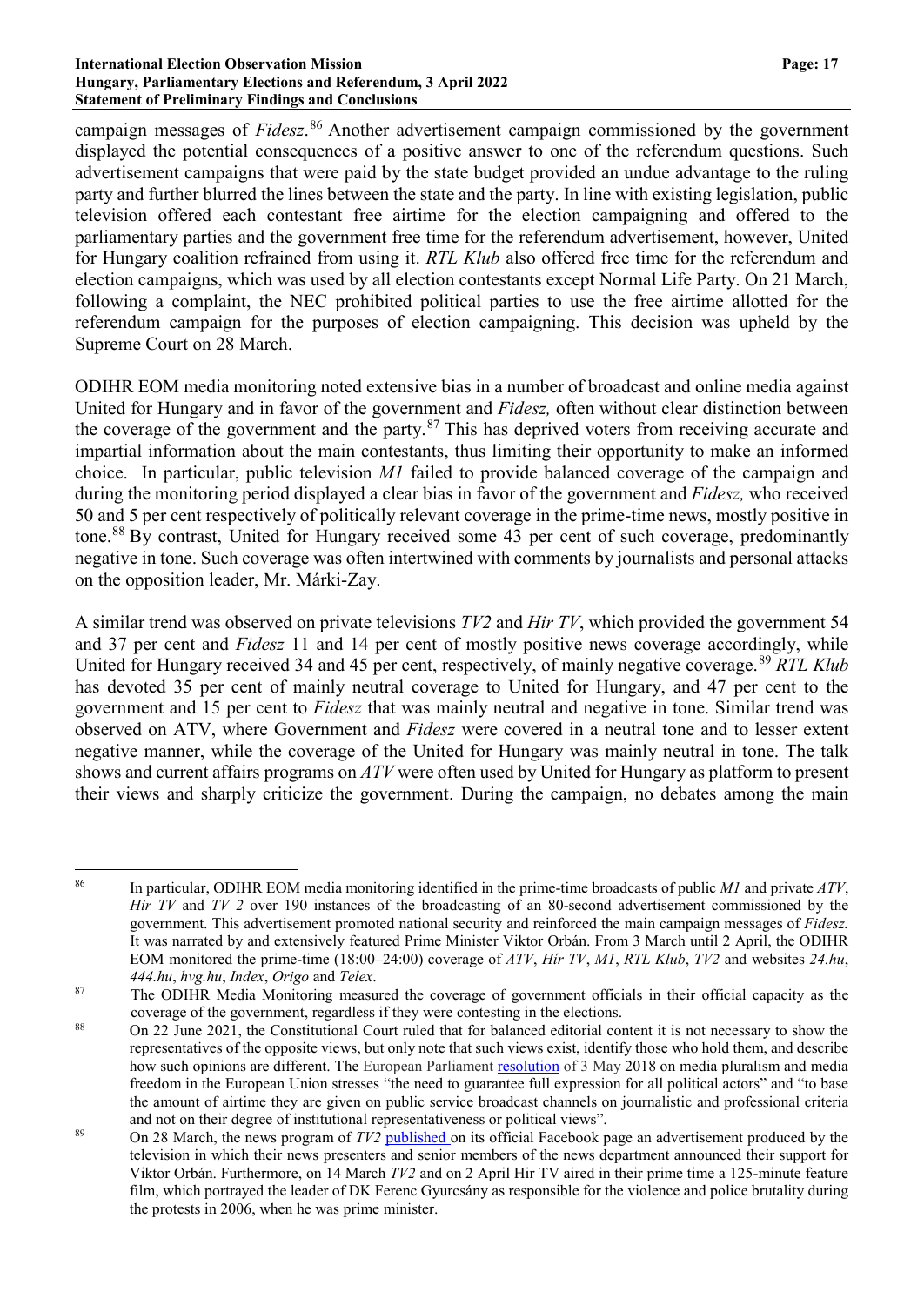contestants were organized, which further limited the opportunities for voters to make an informed choice.<sup>[90](#page-17-0)</sup>

Among the monitored online media outlets, *Origo* displayed a clear bias in favor of the government and against the main opposition coalition, while *444.hu, hvg.hu* and *Telex* were visibly critical of the government and ruling party and covered United for Hungary mainly in a neutral manner. *24.hu* covered both main contestants mainly in a neutral manner, with equitable proportions of positive and negative coverage. The coverage of Index, while mainly neutral, was more positive towards the government, and more negative towards United for Hungary. On 28 March, a number of national and regional news websites, that belong to the Mediaworks holding had their main page defaced with messages and video reports alleging government control over the media and posting interviews with the leader of United for Hungary coalition.<sup>[91](#page-17-1)</sup>

# **Complaints and Appeals**

The electoral legal framework provides opportunity to seek an expedited legal remedy for election disputes.<sup>[92](#page-17-2)</sup> Despite a previous ODIHR recommendation, there is no guarantee to a public hearing of election-related complaints at any level of the election-dispute process. <sup>[93](#page-17-3)</sup> The 2018 amendments narrowed the possibility to appeal decisions of election commissions to those citizens and legal entities whose rights are 'affected by the case', unduly limiting the right of all electoral stakeholders to seek effective legal remedy, at odds with international standards.<sup>[94](#page-17-4)</sup> The NEC strictly applied this new standard. Furthermore, the amendments significantly limited the grounds for judicial review of the NEC decision establishing the national list results, at odds with the international good practice.<sup>[95](#page-17-5)</sup>

The NEC deliberated on complaints and appeals in public sessions within established deadlines, and its decisions were promptly published on the NEO website, as were relevant Supreme Court decisions, enhancing the transparency of the complaint-resolution process.<sup>[96](#page-17-6)</sup> A 2020 amendment granted the NEC president the right to direct the content of the draft decision, and according to the revised rules of

<span id="page-17-0"></span><sup>&</sup>lt;sup>90</sup> On 11 March Viktor Orbán, answering a question from an opposition MP regarding his participation in a debate, said: "There won't be any debate because [...] your boss isn't running".

<span id="page-17-1"></span><sup>&</sup>lt;sup>91</sup> While the official police investigation is still ongoing, on 28 March the Minister of Justice has [called](https://www.facebook.com/VargaJuditMinisterofJustice/posts/pfbid02WEd7MKD7yNtj4oY1xjGJxfMW1BS2bHGobbAPmnYtQDedfQxtCLECJ6XMZMp5B9Jpl) it a "left-wing" cyber-attack". During the week prior to election day, the websites *444.hu* and *telex.hu* reported about denial-ofservice attacks (DDoS) on their websites that caused short-term disruptions in their operations.

<span id="page-17-2"></span><sup>&</sup>lt;sup>92</sup> Complaints and appeals must be filed within three days, with the competent bodies having three days to adjudicate the matter. Violations of campaign rules on election day are to be decided within five days of receipt by the NEC. Election commissions decide in the first instance on complaints concerning violations of election legislation; their decisions can be appealed to a higher commission. Requests for judicial review of NEC and REC decisions can be lodged with the Supreme Court, and Supreme Court decisions can be challenged to the Constitutional Court.

<span id="page-17-3"></span><sup>&</sup>lt;sup>93</sup> Paragraph 12 of the 1990 OSCE [Copenhagen](https://www.osce.org/files/f/documents/9/c/14304.pdf) Document provides that "proceedings may only be held in camera in the circumstances prescribed by law and consistent with obligations under international law and international commitments." In addition, see Guideline II 3.3 of the Code of Good [Practice.](https://www.venice.coe.int/webforms/documents/default.aspx?pdffile=CDL-AD(2002)023rev2-cor-e)

<span id="page-17-4"></span><sup>&</sup>lt;sup>94</sup> The same legal standing rule applies to requests for judicial review to the Supreme Court. Supreme Court case law referred to by the NEC in its decisions interpreted this as a direct violation of the appellant's rights, which for the most part does not apply to voters as they can only prove "abstract legal affectedness". Paragraph 5.10 of the 1990 OSCE Copenhagen Document states that everyone shall have an effective means of redress against administrative decisions, so as to guarantee respect for fundamental rights and ensure legal integrity. Article 2.3(a) of the ICCPR states that "any person whose rights or freedoms as herein recognized are violated shall have an effective remedy...". Guideline II.3.3.3.f of the Code of Good [Practice](https://www.venice.coe.int/webforms/documents/default.aspx?pdffile=CDL-AD(2002)023rev2-cor-e) provides that "all candidates and all voters registered in the constituency concerned must be entitled to appeal".

<span id="page-17-5"></span><sup>&</sup>lt;sup>95</sup> Election results can be overturned in judicial review based only on errors in aggregation or violation of the rules for establishing the election result. Guideline 3.3.e of Code of Good [Practice](https://www.venice.coe.int/webforms/documents/default.aspx?pdffile=CDL-AD(2002)023rev2-cor-e) provides that "the appeal body must have authority to annul elections where irregularities may have affected the outcome".

<span id="page-17-6"></span><sup>&</sup>lt;sup>96</sup> While NEC decisions described the content of the complaints and appeals, the petitions themselves and related evidence were not made public.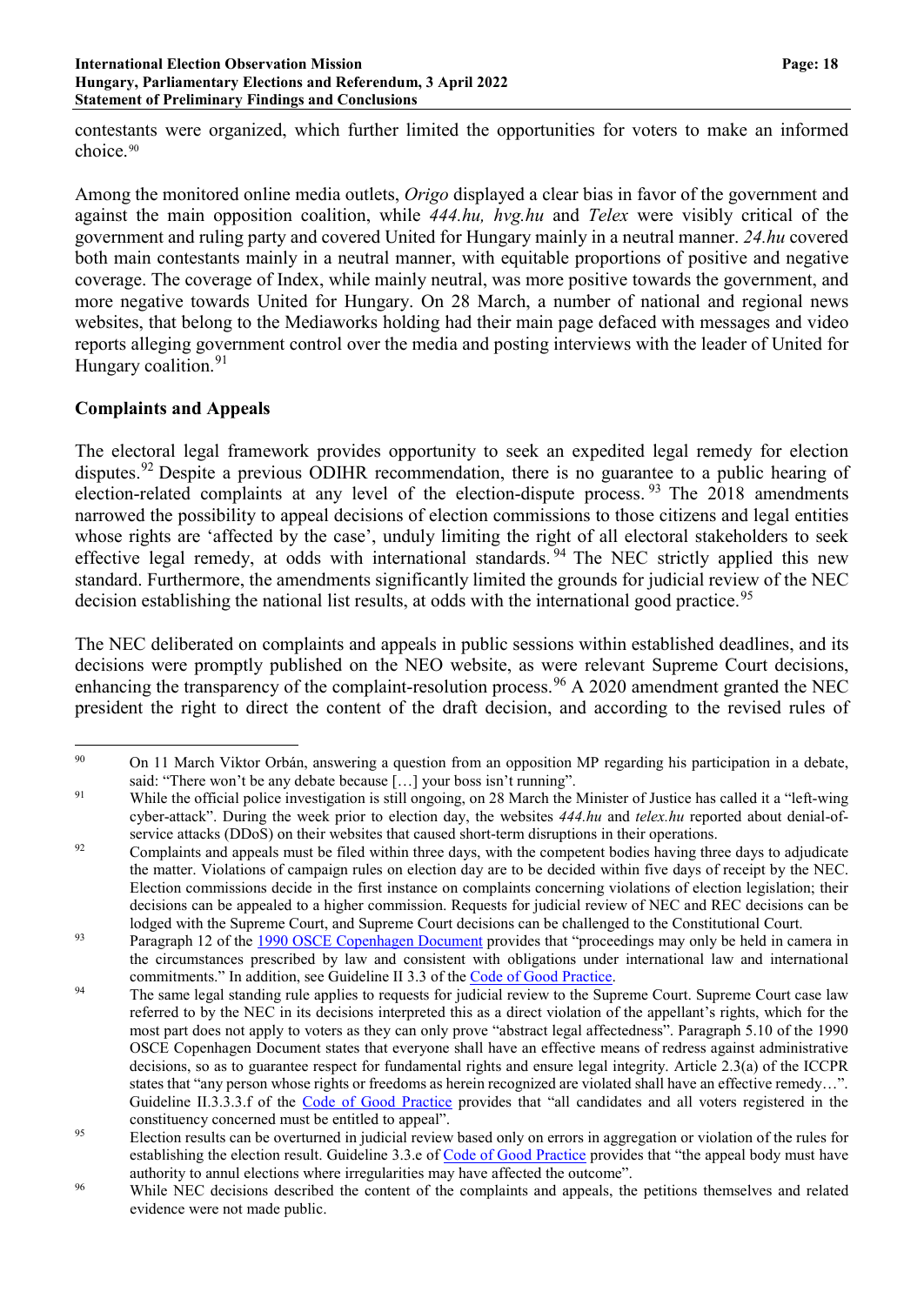#### **International Election Observation Mission Page: 19 Hungary, Parliamentary Elections and Referendum, 3 April 2022 Statement of Preliminary Findings and Conclusions**

procedure, NEC members can propose amendments at the public session. Although the new provisions provide more clarity regarding the decision-making process, the previous ODIHR recommendation on the opportunity for commission members to contribute to the drafting of decisions remains unaddressed. Following the appointments of party-delegated members, they actively participated in the public deliberations of complaints and appeals.

In the pre-election period, the NEC received 162 complaints and appeals. Most disputes related to the campaign rules, including use of public position and resources to campaign, breach of campaign material rules, campaign finance, election and referendum advertisements.[97](#page-18-0) In deciding on some 30 cases of misuse of public position and resources and blurring of state and party functions, the NEC dismissed most cases or overturned CoEC decisions that had found violations.<sup>[98](#page-18-1)</sup> When challenged, the courts ultimately upheld all NEC decisions on these matters.<sup>[99](#page-18-2)</sup> Almost half of complaints and appeals were denied consideration by the NEC on technical grounds. <sup>[100](#page-18-3)</sup> The interpretation of jurisdiction by adjudicating bodies in some cases was problematic.<sup>[101](#page-18-4)</sup> The NEC did not consider the substance of complaints rejected on technical grounds *ex officio* under its general mandate to ensure the legality of the election process. [102](#page-18-5) Moreover, some decisions dismissing complaints on merit lacked sufficient examination and sound reasoning and some cases in which violations were established were left without sanction.<sup>[103](#page-18-6)</sup>

Before election day, the Supreme Court received 13 appeals against REC decisions on candidate registration and 27 cases against the NEC, mostly on decisions on complaints and appeals; of those, ten

<span id="page-18-0"></span><sup>&</sup>lt;sup>97</sup> The 2018 amendments changed jurisdiction to handle appeals against CoEC decisions on candidate registration from the NEC to the RECs. The RECs received some 100 appeals related to candidate registration, including the collection of supporting signatures. Among those, some 35 were denied consideration on formal grounds. Five appeals were incorrectly submitted or transferred to the NEC.

<span id="page-18-1"></span><sup>&</sup>lt;sup>98</sup> Decisions of the different CoEC over that matter were not consistent. The NEC reviewed 19 cases alleging misuse of public position or resources for campaign, and nine cases on the blurring of state and party, of those, one case that clearly demonstrated the government's involvement in the election campaign, and one case alleging that the prime minister campaigned at a state-funded National Memorial Day celebration on 15 March, and four cases claimed that *Fidesz* party campaign materials too closely resembled the government's information materials. In two cases, the NEC found that the campaigning of one *Fidesz* candidate in state buildings was a breach of the law.

<span id="page-18-2"></span><sup>&</sup>lt;sup>99</sup> A 2018 amendment that provides that the exercise of government functions under the law does not constitute campaigning was used extensively by adjudicating bodies to justify findings that public officials did not breach neutrality or misuse state resources in the campaign.

<span id="page-18-3"></span><sup>&</sup>lt;sup>100</sup> In total, 78 were found inadmissible and 9 were partially rejected. For example, 20 cases were rejected for missing personal data or not citing the precise legal basis, and 8 were denied for lack of legal standing, including 1 appellant who was contesting a CoEC decision on their complaint. Guideline II.3.3.b of the Code of Good [Practice](https://www.venice.coe.int/webforms/documents/default.aspx?pdffile=CDL-AD(2002)023rev2-cor-e) states that "the procedure must be simple and devoid of formalism, in particular concerning the admissibility of appeals".

<span id="page-18-4"></span><sup>&</sup>lt;sup>101</sup> For instance, the NEC's legal interpretation of its jurisdiction, upheld by the Supreme Court, resulted in a lack of a clear avenue for all 30 complaints and appeals it received related to campaign finance. The NEC also refused to consider two cases regarding postal voting. Some CoECs took into consideration campaign finance complaints which on appeal the NEC decided was not within their jurisdiction. Some CoECs transferred complaints related to campaign material rules under their jurisdiction to the NEC.

<span id="page-18-5"></span><sup>102</sup> The NEC informed the ODIHR EOM that it does not consider itself to have *ex officio* power. Guideline II.3.3.i of the Code of Good [Practice](https://www.venice.coe.int/webforms/documents/default.aspx?pdffile=CDL-AD(2002)023rev2-cor-e) provides that "if the appeal body is a higher electoral commission, it must be able *ex officio* to rectify or set aside decisions taken by lower electoral commissions."

<span id="page-18-6"></span><sup>&</sup>lt;sup>103</sup> The NEC decided that government posters that stated "Let's protect Hungary's peace and security" did not constitute campaigning, but rather were a legitimate government communication to citizens. A decision that found that government referendum posters had covered opposition candidate posters was left without sanction. In two cases related to mass sending of emails and SMS messages the NEC took differing decisions. In the complaint about a government communication to citizens by email with explicit referendum campaign messages, the NEC found no violation of data protection rules as citizens had consented to receiving government information when signing up for COVID vaccination information. In the second case, however, the NEC found that an SMS campaign to citizens in favour of the opposition coalition violated a rule that prohibits sending campaign messages via SMS without the express consent of voters.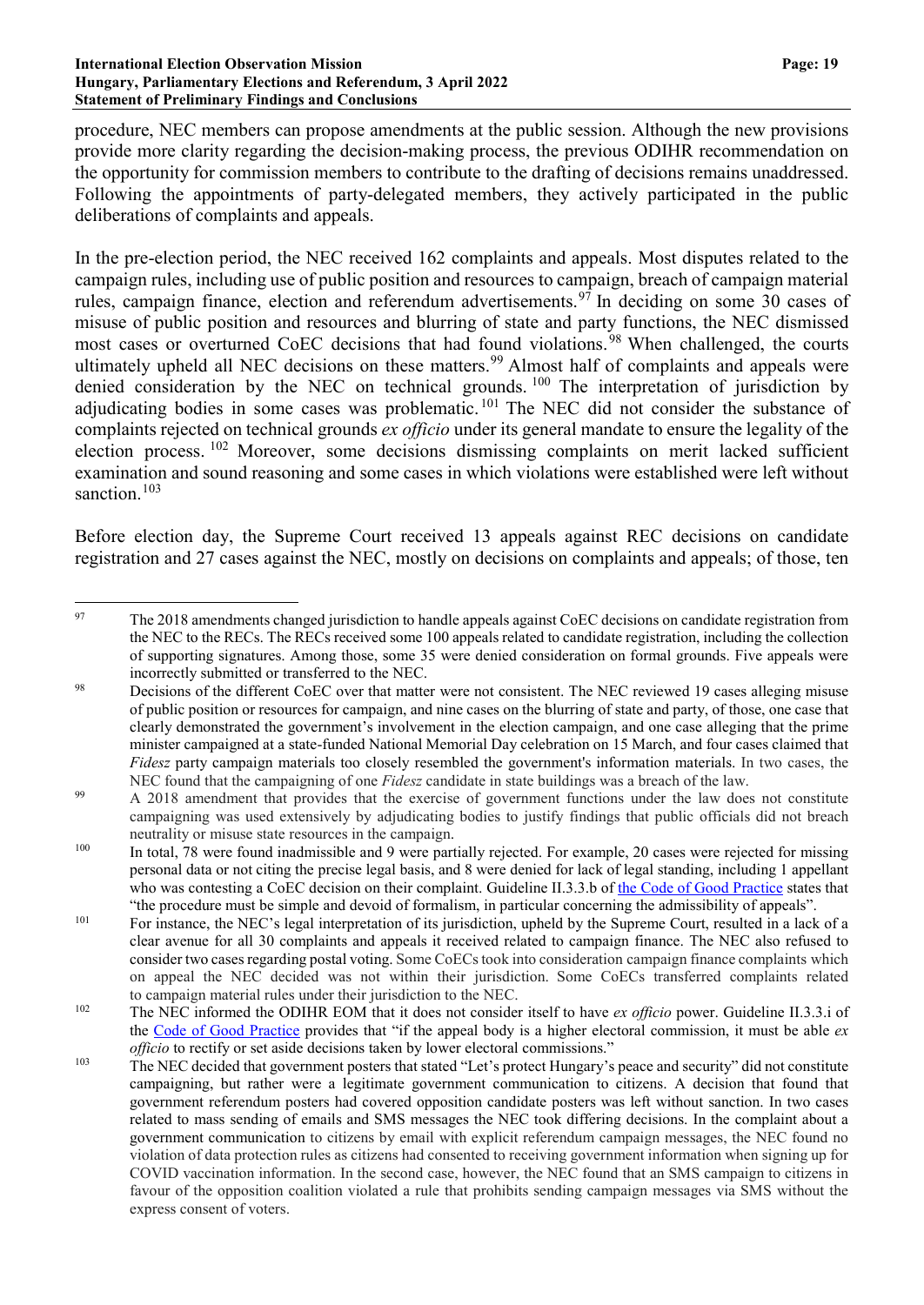cases were rejected on technical grounds. The Court fully or partially overturned nine NEC decisions.[104](#page-19-0) On request, the Constitutional Court reviewed eight Supreme Court decisions, declaring three unconstitutional. The Constitutional Court's interpretation of the law when deciding to annul a Supreme Court decision that found that the government exceeded its functions and breached its duty of neutrality by criticizing the opposition for their views [over the war in Ukraine] in a government communication widely delivered to citizens, raised questions.<sup>[105](#page-19-1)</sup> Concerns about deteriorating judicial independence following several legislative amendments between 2010 and 2020 have been raised by domestic and international actors. [106](#page-19-2) Overall, the handling of many cases by the adjudicating bodies fell short of providing effective legal remedy, contrary to OSCE commitments.[107](#page-19-3)

## **Election Observation**

The law does not provide for participation of domestic citizen observers and non-partisan observation of the election process, contrary to OSCE commitments and previous ODIHR recommendations.<sup>[108](#page-19-4)</sup> Several CSOs launched awareness and voter education campaigns, as well as initiatives to recruit and train elected and party-delegated PSC members.<sup>[109](#page-19-5)</sup> The law allows for up to five observers per political entity that registered national lists to be present during the counting of the postal vote and the aggregation of the election results as PSC members, as well as up to two observers at the constituency level. However, the presence of party observers at the first level of tabulation at LEOs is not regulated.

International observers were accredited by the NEO, with the right to observe all stages of the electoral process. For these elections, a total of 906 observers from 39 organizations, delegations and embassies were accredited, in an efficient process. Media can be present during voting and counting on election day, tabulation, and during the verification and counting of postal ballots. A total of 40,231 party observers (PSC members) were delegated. 20K22*,* a project organized by the Foundation for Clean Elections with the aim to help political parties cover each polling station, recruited more than 27,000 volunteers of which the United for Hungary coalition delegated 19,462.<sup>[110](#page-19-6)</sup>

<span id="page-19-0"></span><sup>&</sup>lt;sup>104</sup> In overturning one NEC decision, the Supreme Court ruled that party-delegated election commission members are not required to act politically neutral outside of the work of the commission, while in another case, it upheld the NEC's ruling that elected members of commissions must stay neutral. In its subsequent decisions, the NEC referred to the former court ruling. In another case, the Supreme Court ruled that lowering campaign posters put on lampposts violated equal opportunity.

<span id="page-19-1"></span><sup>&</sup>lt;sup>105</sup> The court held that the war in Ukraine provided unique circumstances under which the government, in exercising its functions, was permitted to inform the public about the diverse views of "non-governmental actors" on the conflict. It found that as the communication did not reference "the elections, voting, or the names of specific parties," its reference to views of "the opposition" did not constitute campaigning. It held that the Supreme Court's finding was a "blatant error" that violated the press's freedom to disseminate information necessary for the formation of democratic public opinion and the government's right to a fair trial. The NEC referred to the ruling while deciding on cases related to similar issues.

<span id="page-19-2"></span><sup>&</sup>lt;sup>106</sup> The 2020 European Commission Rule of Law [report,](https://ec.europa.eu/info/sites/default/files/hu_rol_country_chapter.pdf) in its chapter on Hungary points to the challenges for the independence and impartiality of judicial institutions of Hungary, including at the Supreme Court level. The Venice Commission [Opinion](https://www.venice.coe.int/webforms/documents/default.aspx?pdffile=CDL-AD(2021)036-e) on 2020 amendments concerning the judiciary assessed the appointment of the Supreme Court president, and her or his powers in allocation of cases, and stated that the appointment process "could pose serious risks of politicisation and important consequences for the independence of the judiciary" .

<span id="page-19-3"></span><sup>&</sup>lt;sup>107</sup> Paragraph 5.10 of the 1990 OSCE [Copenhagen](https://www.osce.org/files/f/documents/9/c/14304.pdf) Document provides that "everyone shall have an effective means of redress against administrative decisions, so as to guarantee respect for fundamental rights and ensure legal integrity".

<span id="page-19-4"></span><sup>&</sup>lt;sup>108</sup> Paragraph 8 of the 1990 OSCE [Copenhagen](https://www.osce.org/files/f/documents/9/c/14304.pdf) Document states that OSCE "participating States consider that the presence of observers, both foreign and domestic, can enhance the electoral process for States in which elections are taking place."

<span id="page-19-5"></span><sup>&</sup>lt;sup>109</sup> Unhack Democracy and Let's Count Together organized online and in-person trainings for those volunteers to be delegated PSC members, while *TASZ* (Civil Liberties Union) advocated for the rights of vulnerable voters, and the Coalition for Clean Voting provided civil awareness campaigns and legal help to voters.

<span id="page-19-6"></span><sup>110</sup> *Fidesz* delegated 17,672 members, the Two-Tailed Dog party – 2,144, Our Homeland – 888. Eight candidates and parties registered more than 300 party observers at the constituency level.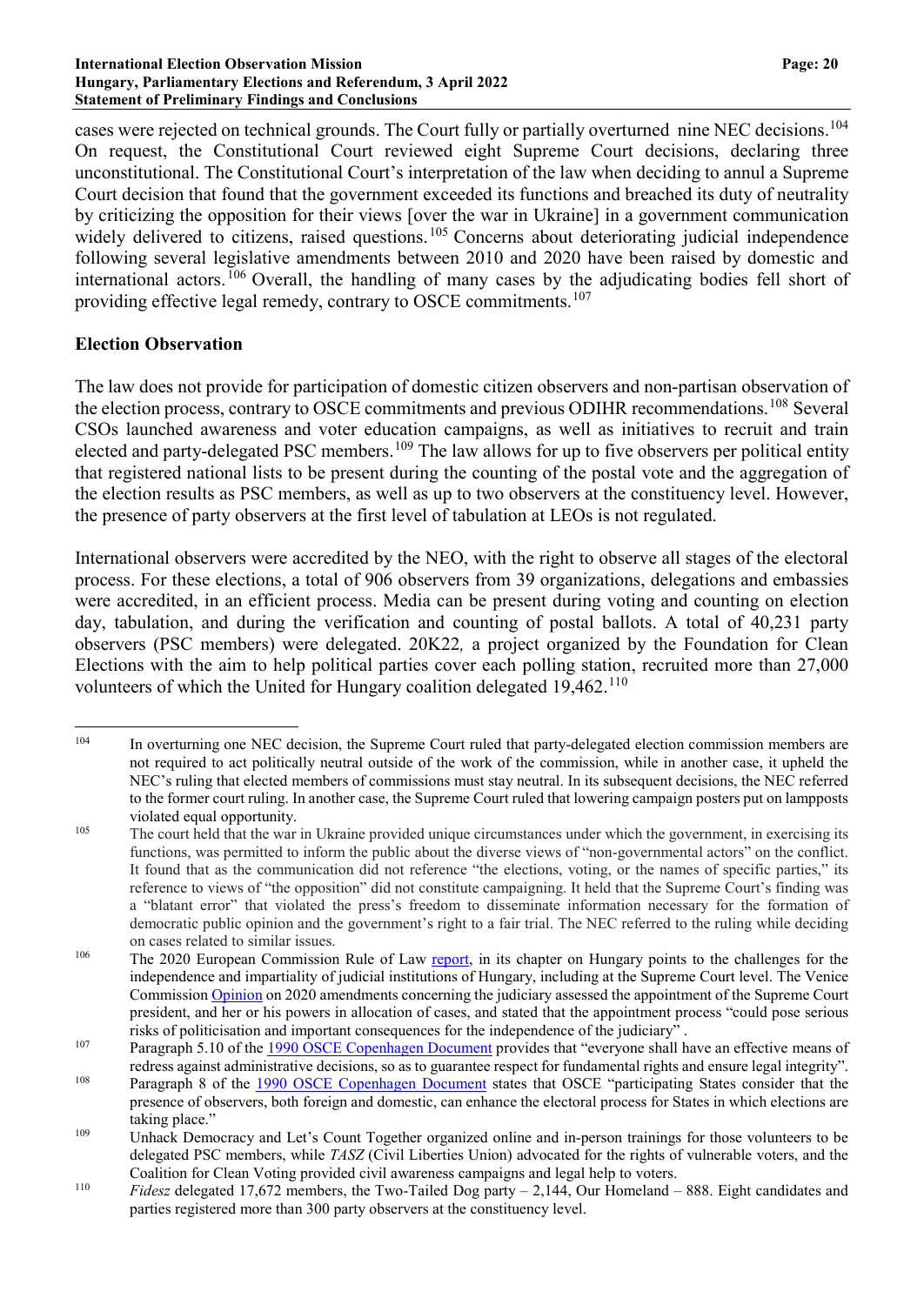## **Election Day**

Election day was peaceful, with a voter turnout of 69.5 per cent, as announced by the NEO. The opening was assessed positively in 116 of the 117 polling stations observed by IEOM observers and opening procedures were largely followed.[111](#page-20-0) IEOM observers assessed voting positively in 98 per cent of polling stations observed, characterizing the process as well organized, orderly, and smooth. However, the secrecy of the vote was often compromised, particularly in overcrowded polling stations. In 16 per cent of polling stations observed, not all voters marked their ballots in secrecy, and in 11 per cent they did not ensure that the mark on their ballots could not be seen. The design and positioning of voting booths in 32 per cent of polling station observed detracted from the secrecy of the vote.

Voter identification procedures were generally adhered to in the polling stations observed. In 16 per cent of polling stations observed, one or more voters were turned away mostly because they were unable to produce a valid ID or could not be found on the voter list of that polling station. Voting procedures were largely respected, but group voting (multiple voters in the voting booth at the same time) was reported from 17 per cent of polling stations observed. Further, in 8 per cent of polling stations observed, the PSC did not provide all voters with envelopes when issuing ballots as required. IEOM observers reported only isolated cases of other violations. [112](#page-20-1)

IEOM observers reported overcrowding in 12 per cent of polling stations observed. Despite election administration efforts to improve accessibility, some 27 per cent of polling stations were not accessible for persons with physical disabilities, and in 12 per cent, the layout was not suitable for these voters. IEOM observers reported very few cases of tension or intimidation in or around polling stations, and only isolated indications of organized transportation of voters, which is not allowed by law. IEOM observers also reported one incident where strong indications of vote buying were observed.

Party-delegated PSC members were present in 98 per cent of polling stations observed, mainly representing *Fidesz* (97 per cent) and the United for Hungary opposition coalition (91 per cent). The presence of unauthorized persons was reported in 2 per cent of polling station observed, with nine cases of unauthorized persons, mostly local government officials, interfering in the process. Overall, 67 per cent of PSC members in polling station observed were women, and 76 per cent of PSCs observed by IEOM observers were presided over by women.

The vote count was positively assessed in 94 of the 96 polling stations observed and described by IEOM observers as professional, well organized and orderly. Counting procedures were largely followed, and IEOM observers reported few procedural errors and omissions. The PSCs did not always follow reconciliation procedures before opening the ballot boxes, including summing up and recording the number of voters who voted for each type of election in the results protocols. When counting the ballots, some PSCs split into smaller groups to speed up the count, not in line with procedures. In 20 counts observed, the PSC did not note the reasons for invalidating ballots or sign invalid ballots as required. In 20 counts, results protocols had been pre-signed, and in 19 cases, IEOM observers did not receive copies of the results protocols upon request.

The tabulation process was assessed positively in 69 of the 74 LEOs observed. While tabulation procedures were generally followed, some problems with the data entry and reconciliation of election results were reported by IEOM observers. In almost half of LEOs, one or more PSCs were needed to

<span id="page-20-0"></span><sup>&</sup>lt;sup>111</sup> In 2 polling stations the ballot boxes were not shown to be empty and sealed in the presence of the first voter as required, and in 5 instances, no control sheet was placed in the mobile ballot box before it was sealed.

<span id="page-20-1"></span><sup>112</sup> This included proxy voting (less that 1 per cent) or attempts to influence voters (1 per cent). In 1 per cent of polling station observed, the same person was assisting numerous voters to mark their ballots. In 2 per cent of polling stations observed, the ballot boxes were not properly sealed.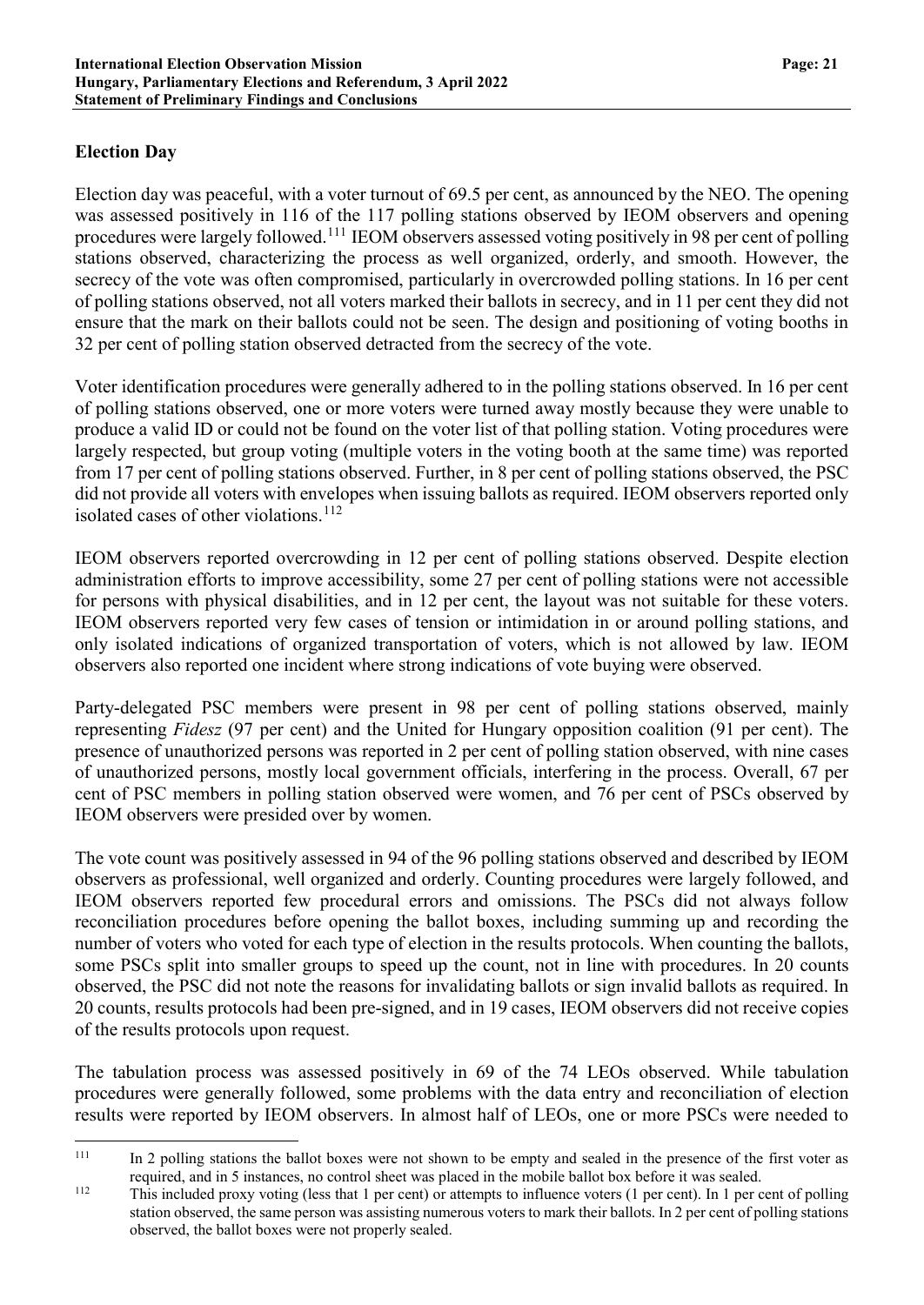#### **International Election Observation Mission Page: 22 Hungary, Parliamentary Elections and Referendum, 3 April 2022 Statement of Preliminary Findings and Conclusions**

correct their results protocols. IEOM observers reported problems with the transparency of the tabulation process; in 12 cases, not everybody present had a clear view of the process, and in 6 LEOs, IEOM observers were restricted in their observations, as at times they were not provided access to the data entry room or given required information. The NEO started posting on its website detailed preliminary election results by polling station in the evening of election day.

The Ministry of Interior informed the ODIHR EOM that 12 criminal reports related to election day were filed with the police, including three alleged cases of vote buying, six cases related to damage and theft, two cases of public nuisance, and one alleged incident of violence against an official. The Coalition for Clean Voting, a CSO observing outside of polling stations, lodged some complaints to police and CoECs related to the harassment of its volunteers outside of polling stations, on organized voter transport, banned by the election law, and on vote buying.<sup>[113](#page-21-0)</sup>

> *The English version of this report is the only official document. An unofficial translation is available in Hungarian.*

<span id="page-21-0"></span> <sup>113</sup> A 2 April decision of CoEC 05 in Hajdú-Bihar county ordered a local government to take down its online notice on providing organized voter transport. Vote buying complaints alleged that voters in a settlement in Borsod county were offered 10,000 HUF (27 EUR) and voters in the town of Mako in Csongrad-Csanad county were offered five portions of pork meat.